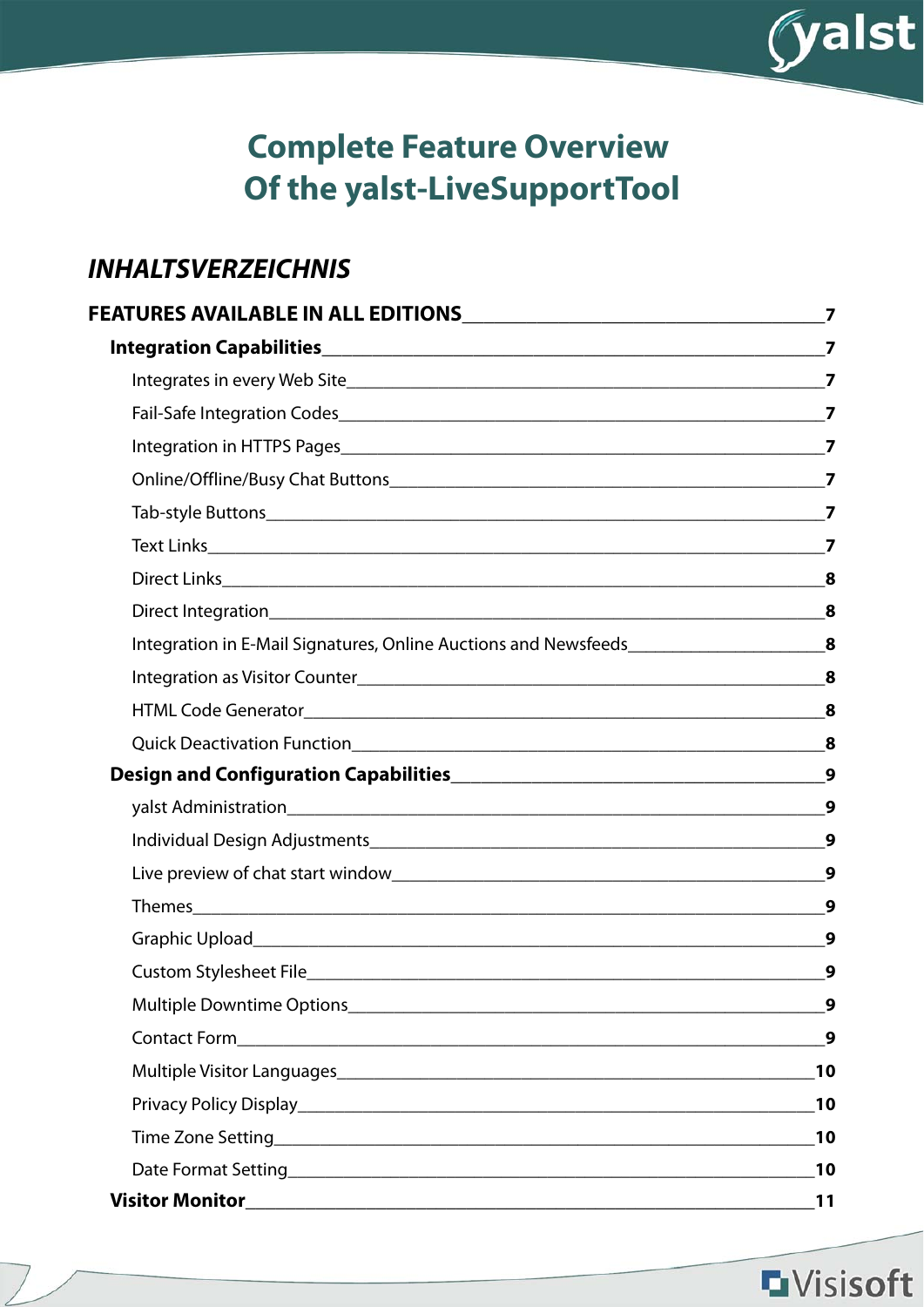

|                                                                                     | 11                          |
|-------------------------------------------------------------------------------------|-----------------------------|
|                                                                                     |                             |
|                                                                                     |                             |
| Referrer Color Marks 2011                                                           |                             |
|                                                                                     |                             |
|                                                                                     |                             |
|                                                                                     |                             |
|                                                                                     |                             |
|                                                                                     |                             |
|                                                                                     |                             |
|                                                                                     |                             |
|                                                                                     |                             |
|                                                                                     |                             |
|                                                                                     |                             |
|                                                                                     |                             |
|                                                                                     |                             |
|                                                                                     |                             |
|                                                                                     | $\overline{\phantom{a}}$ 13 |
|                                                                                     |                             |
|                                                                                     |                             |
|                                                                                     | 13                          |
|                                                                                     | 13                          |
| Preview Function/Spelling Check/User Dictionary__________________________________13 |                             |
|                                                                                     |                             |
|                                                                                     |                             |
|                                                                                     |                             |
|                                                                                     |                             |
|                                                                                     | 14                          |
|                                                                                     |                             |
|                                                                                     |                             |
|                                                                                     |                             |
|                                                                                     | 15                          |
|                                                                                     |                             |
|                                                                                     |                             |

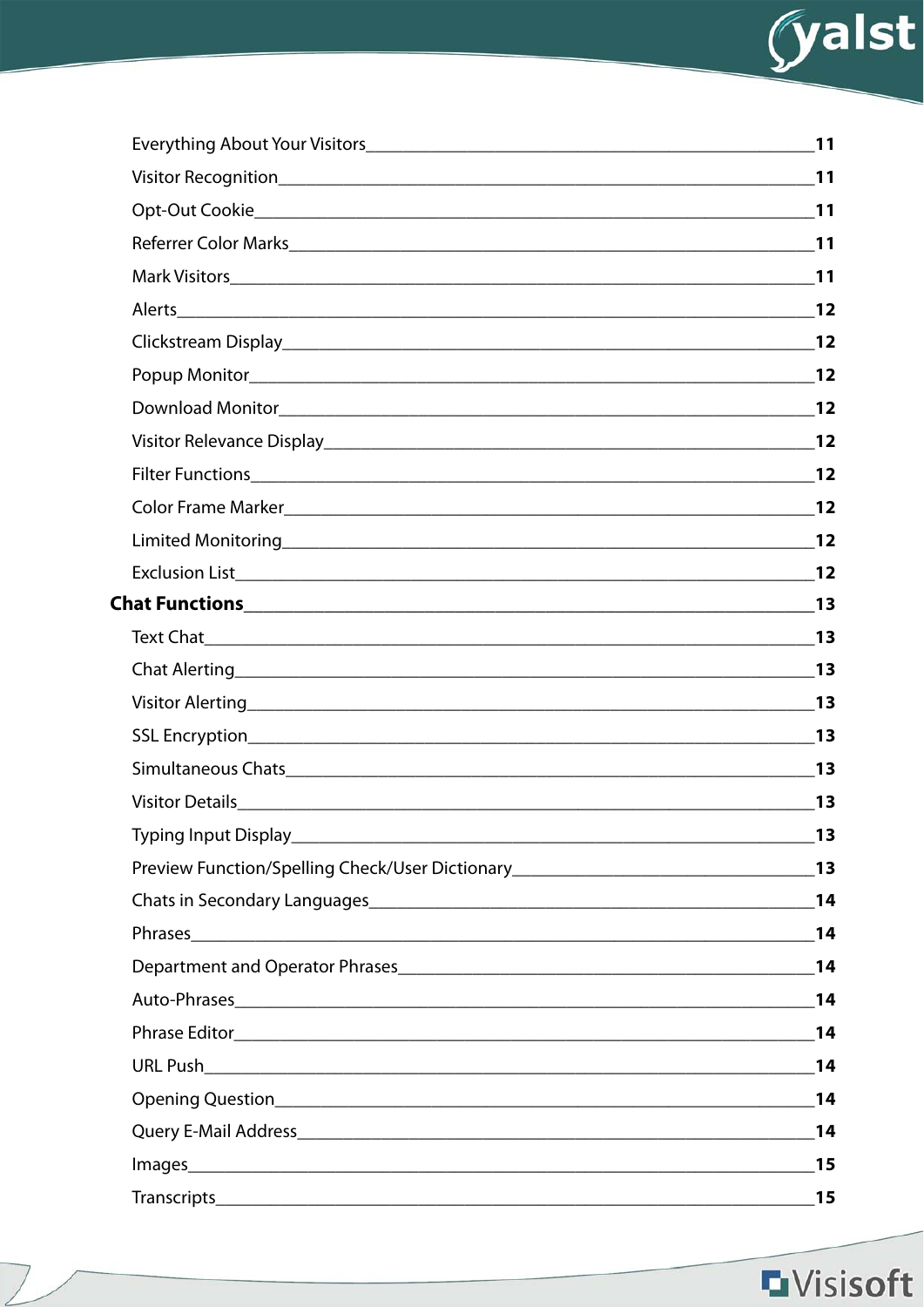

| 18 |
|----|
| 18 |
| 19 |
|    |
| 20 |
|    |
| 20 |
|    |
|    |
|    |
|    |
| 21 |
| 21 |

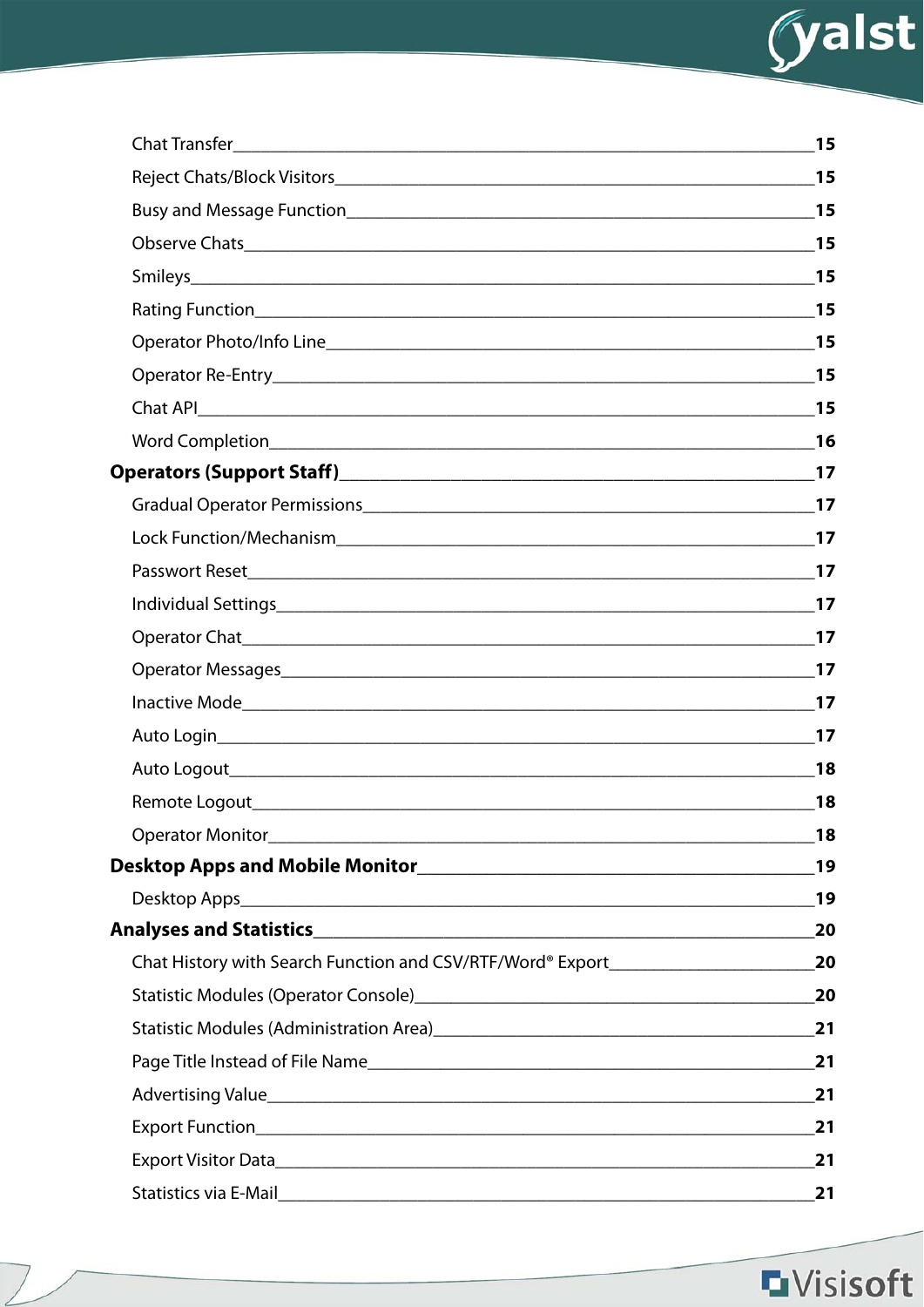

| AVAILABLE FEATURES FROM PROFESSIONAL EDITIONNAL EDITIONAL EDITION                                             | 22 |
|---------------------------------------------------------------------------------------------------------------|----|
|                                                                                                               | 22 |
|                                                                                                               | 22 |
|                                                                                                               | 22 |
|                                                                                                               |    |
|                                                                                                               | 23 |
|                                                                                                               |    |
|                                                                                                               | 23 |
|                                                                                                               |    |
| Alarm Messages experience and the contract of the contract of the contract of the contract of the contract of | 23 |
|                                                                                                               |    |
|                                                                                                               | 23 |
|                                                                                                               |    |
|                                                                                                               | 23 |
|                                                                                                               |    |
|                                                                                                               | 25 |
|                                                                                                               |    |
|                                                                                                               | 25 |
|                                                                                                               | 25 |
|                                                                                                               | 25 |
|                                                                                                               | 25 |
|                                                                                                               |    |
|                                                                                                               | 25 |
|                                                                                                               | 26 |
|                                                                                                               | 26 |
|                                                                                                               | 26 |
|                                                                                                               | 26 |
|                                                                                                               | 26 |
|                                                                                                               | 27 |
|                                                                                                               | 27 |
|                                                                                                               | 27 |
|                                                                                                               | 27 |
|                                                                                                               | 27 |

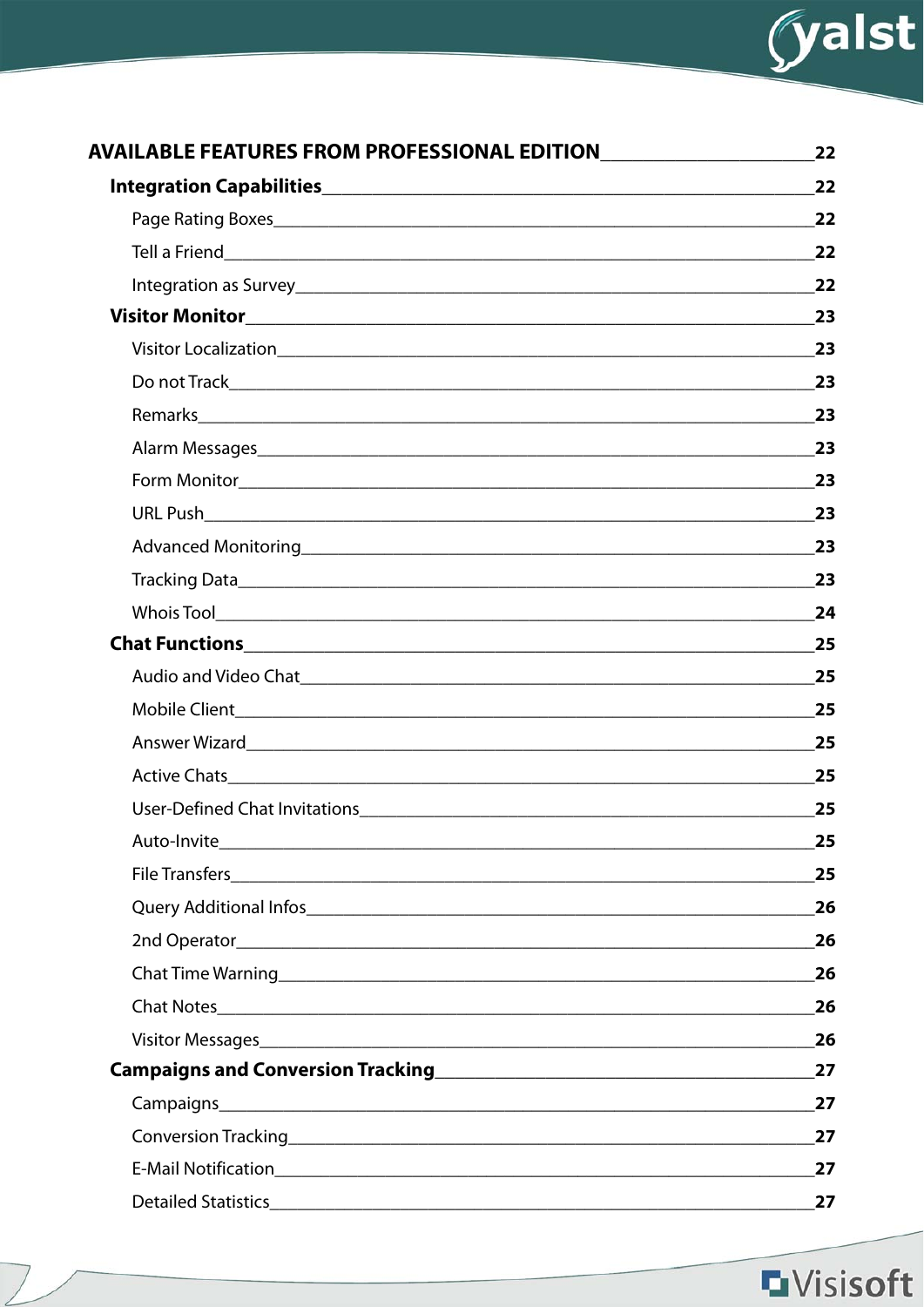

|                                                                    | 27        |
|--------------------------------------------------------------------|-----------|
|                                                                    | 27        |
|                                                                    | 28        |
|                                                                    | 28        |
|                                                                    | 28        |
|                                                                    | 28        |
|                                                                    | 28        |
|                                                                    | 28        |
| Auto Marketing <b>Auto Marketing Auto Marketing Auto Marketing</b> | 28        |
|                                                                    | 28        |
|                                                                    | 29        |
|                                                                    | 29        |
|                                                                    | 29        |
|                                                                    | 29        |
|                                                                    | 29        |
|                                                                    | 29        |
|                                                                    | 29        |
|                                                                    | 29        |
|                                                                    | 29        |
|                                                                    | 29        |
|                                                                    | 29        |
|                                                                    | 29        |
|                                                                    | 30        |
|                                                                    |           |
|                                                                    |           |
|                                                                    |           |
|                                                                    |           |
|                                                                    | $\sim$ 30 |
|                                                                    |           |
|                                                                    | 31        |
|                                                                    | 32        |
| <b>Visitor Monitor</b>                                             | 32        |
|                                                                    | 32        |

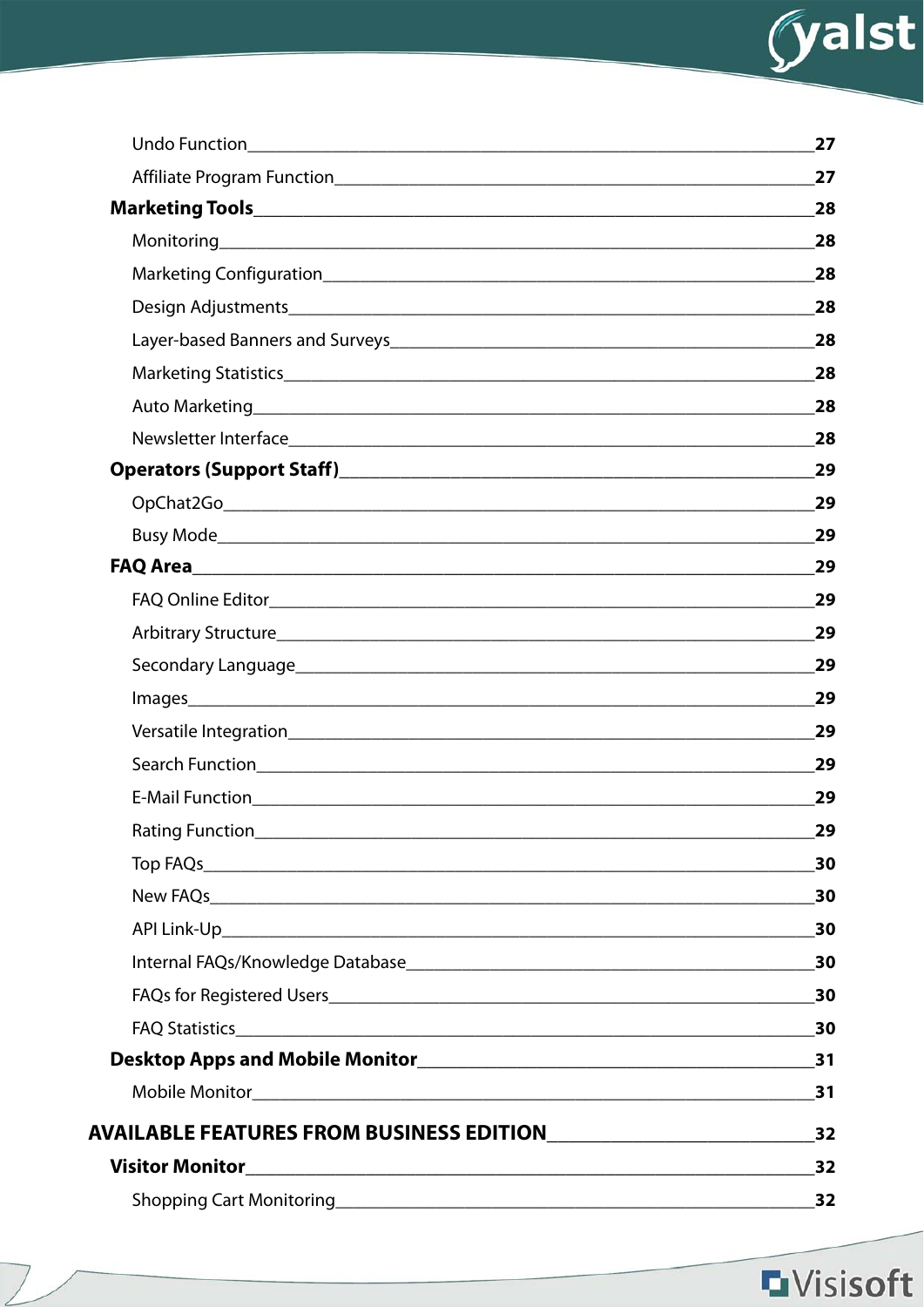

|                                                                                  | 33    |
|----------------------------------------------------------------------------------|-------|
|                                                                                  | 33    |
|                                                                                  | 33    |
|                                                                                  | 33    |
|                                                                                  | 33    |
|                                                                                  |       |
|                                                                                  | 33    |
|                                                                                  | 33    |
|                                                                                  | 34    |
|                                                                                  | 34    |
|                                                                                  | 34    |
|                                                                                  | 34    |
|                                                                                  | 34    |
|                                                                                  | 34    |
|                                                                                  | 34    |
|                                                                                  | 35    |
|                                                                                  | 35    |
|                                                                                  | 35    |
|                                                                                  | 35    |
|                                                                                  | 35    |
| Registered Users (Visitors with Login Details)__________________________________ | 36    |
|                                                                                  | $-36$ |
|                                                                                  | 36    |
|                                                                                  | 36    |
|                                                                                  | 36    |
|                                                                                  | 36    |

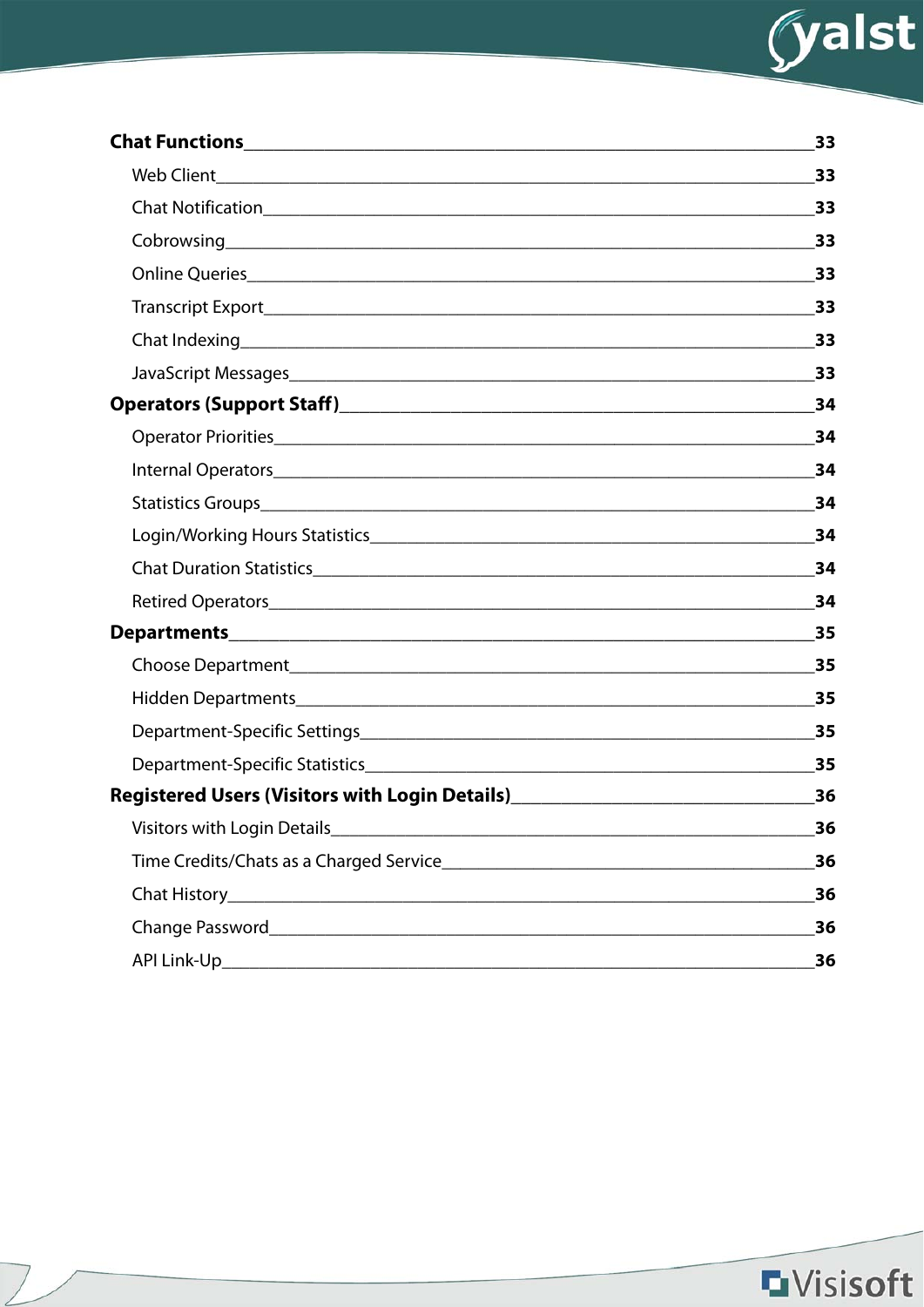

# **FEATURES AVAILABLE IN ALL EDITIONS**

## Integration Capabilities

#### **Integrates in every Web Site**

neither your operators nor your visitors need any browser plugins, no software installation necessary on both sides; runs on Windows, Mac OS, Linux, ...; very simple integration by adding a small code line like:

```
<!-- LiveSupport Integration Code - always use HTML code generator to create -->
<script language="JavaScript" type="text/javascript">
<! - (function()
     {
   var spanID = Math.random().toString();
   document.write("<span id='" + spanID + "' ></span>");
   var anchorElement = document.getElementById(spanID);
    var script = document.createElement("script");
    script.src = "http://rd.livesupportserver.de/yalst/yalst.js.php?site=29000-
1\&y span id=" + spanID;
   anchorElement.parentNode.insertBefore(script, anchorElement);
  })();
--&></script>
<!-- End of LiveSupport Integration Code -->
```
### **Fail-Safe Integration Codes**

codes don't block the web site if LiveSupport server is down

#### **Integration in HTTPS Pages**

(Download Version: requires a HTTPS enabled domain or the usage of an so-called SSL proxy)

yalst integrates smoothly in SSL-encrypted web pages;

#### **Online/Offline/Busy Chat Buttons**

(functional range depends on edition)

use your own buttons or choose them from our provided library

#### **Tab-style Buttons**

chat button can be displayed as a tab fixed at one of the 4 page margins

#### **Text Links**

instead of buttons possible (supports different text messages for uptime/downtime)

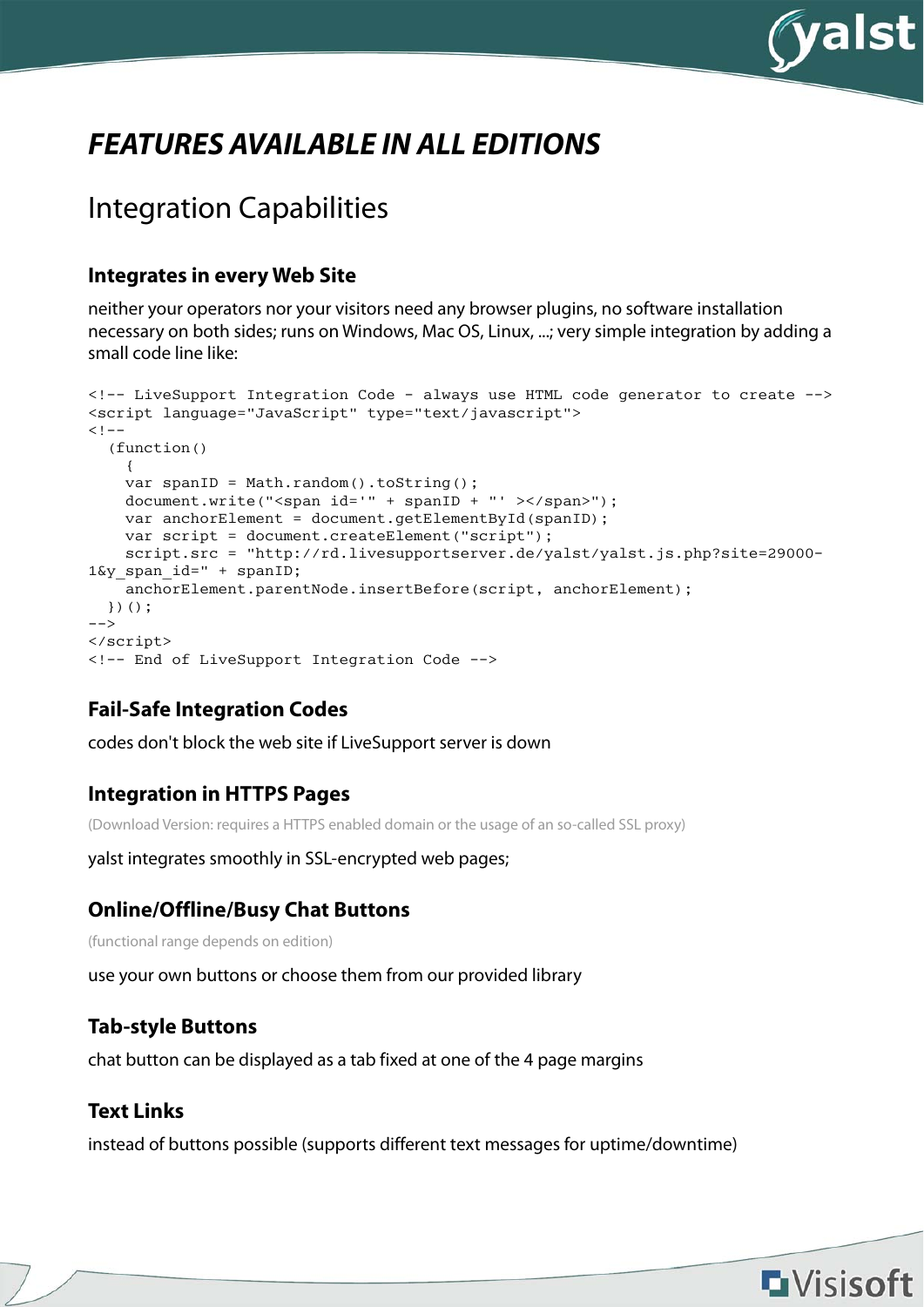

#### **Direct Links**

initiate chats without a startup dialogue window

#### **Direct Integration**

embed a chat startup dialogue directly in a web page instead of a chat button or a text link

#### **Integration in E-Mail Signatures, Online Auctions and Newsfeeds**

offer Live Support directly from your visitor's inbox or integrate yalst directly into your online auctions and newsfeeds; you can even see from which mail, auction or newsfeed a visitor is coming from

#### **Integration as Visitor Counter**

as yalst is a fully functional statistic/webcontrolling solution for your homepage, you can also integrate a visitor counter into your pages; the design (colors and border) can be adjusted to fit the design of your homepage

#### **HTML Code Generator**

so you can generate the HTML code for the different integration possibilities as hassle-free as possible, we provide you with a convenient HTML code generator

#### **Quick Deactivation Function**

capability to deactivate all integration codes temporarily with a single click

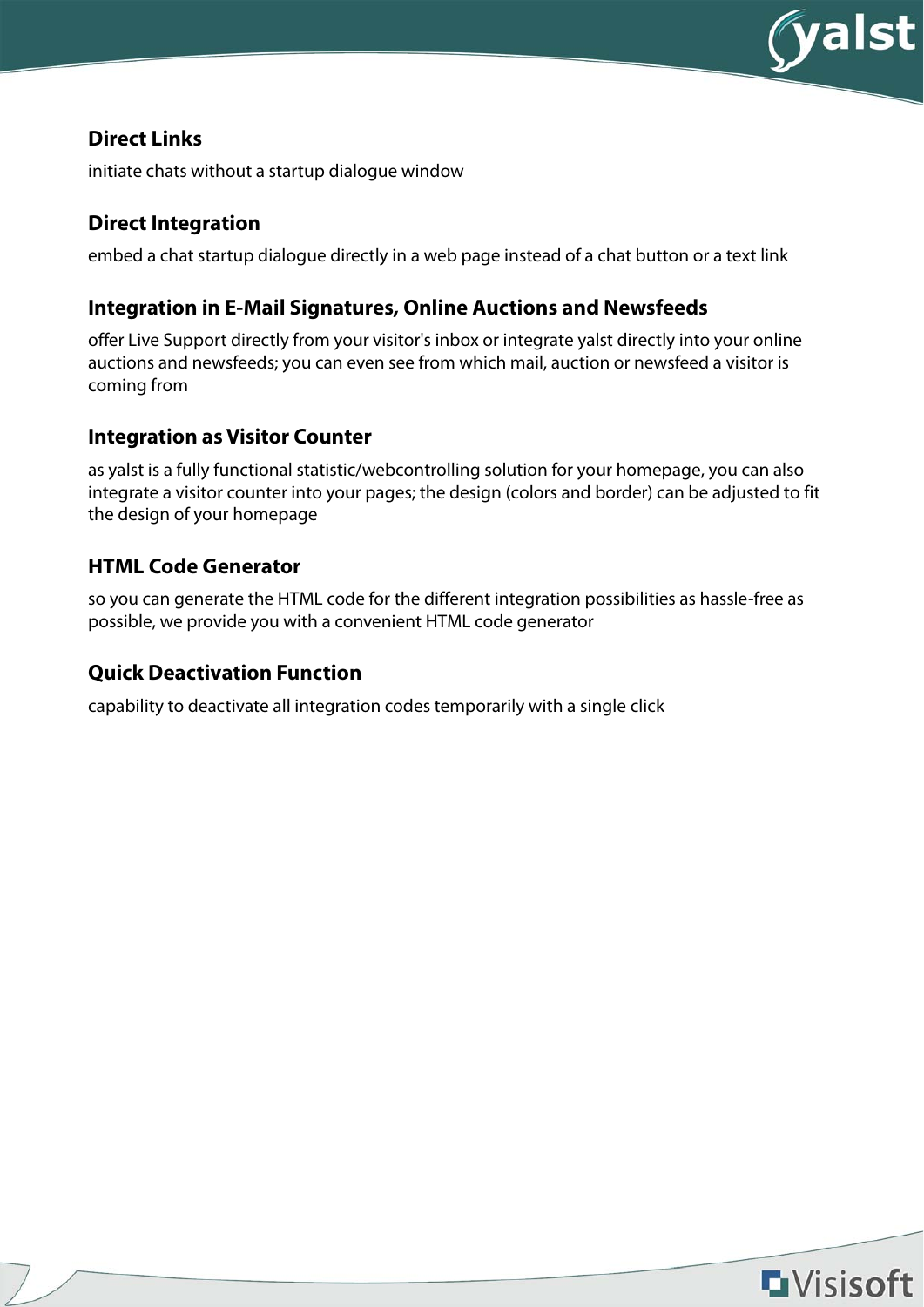

## Design and Configuration Capabilities

### **yalst Administration**

(functional range depends on edition)

wide range of possibilities for customization, using the protected, web based configuration area

#### **Individual Design Adjustments**

(functional range depends on edition)

customize appearance and design of the dialogue and visitor windows; individual logos (custom graphics or select from our libraries!), adjust background-, form, text and link colors; three different chat output styles

#### **Live preview of chat start window**

Live preview of chat startup window (desktop + mobile) directly into the administration while configuring

#### **Themes**

customize all visitor windows to a great extent, influence graphics, texts and functionality, even add additional features

### **Graphic Upload**

(functional range depends on edition)

upload chat buttons, logos, background and operator images from your local computer directly into yalst

#### **Custom Stylesheet File**

configure your own CSS file to customize all yalst windows

#### **Multiple Downtime Options**

if no operator is available yalst can display a contact form, an offline message or no chat button at all

### **Contact Form**

if no support member is available or chat requests are left unanswered for a previously configured amount of time, the a flexible contact form can appear; the contents of the form are submitted to the site administrator via e-mail; the fields of the contact form can be customly defined (for example, telephone or fax numbers); comprehensive contact form statistics

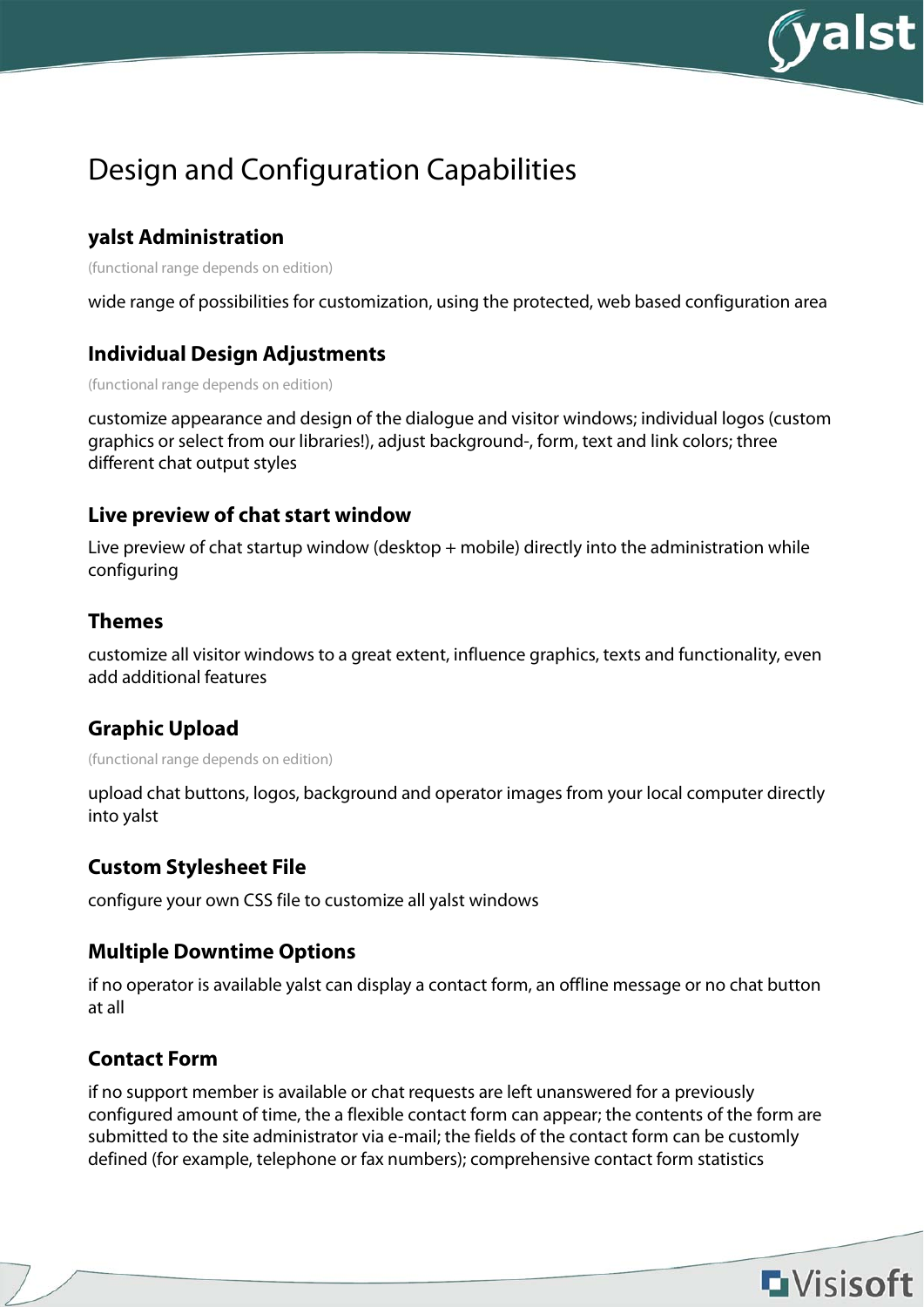

### **Multiple Visitor Languages**

all visitor windows are available in English and one secondary language like Spanish, French, German or Italian

### **Privacy Policy Display**

display "privicy policy" links in startup windows and the contact form (link can lead to a yalst popup window or an external web site showing your privacy policy)

### **Time Zone Setting**

customize the difference between server time and your local time to get accurate statistics

#### **Date Format Setting**

customize all date outputs to suit your local conventions (e.g. 20.01.2015, 20.01.15, 01/20/15 or 2015-01-20)

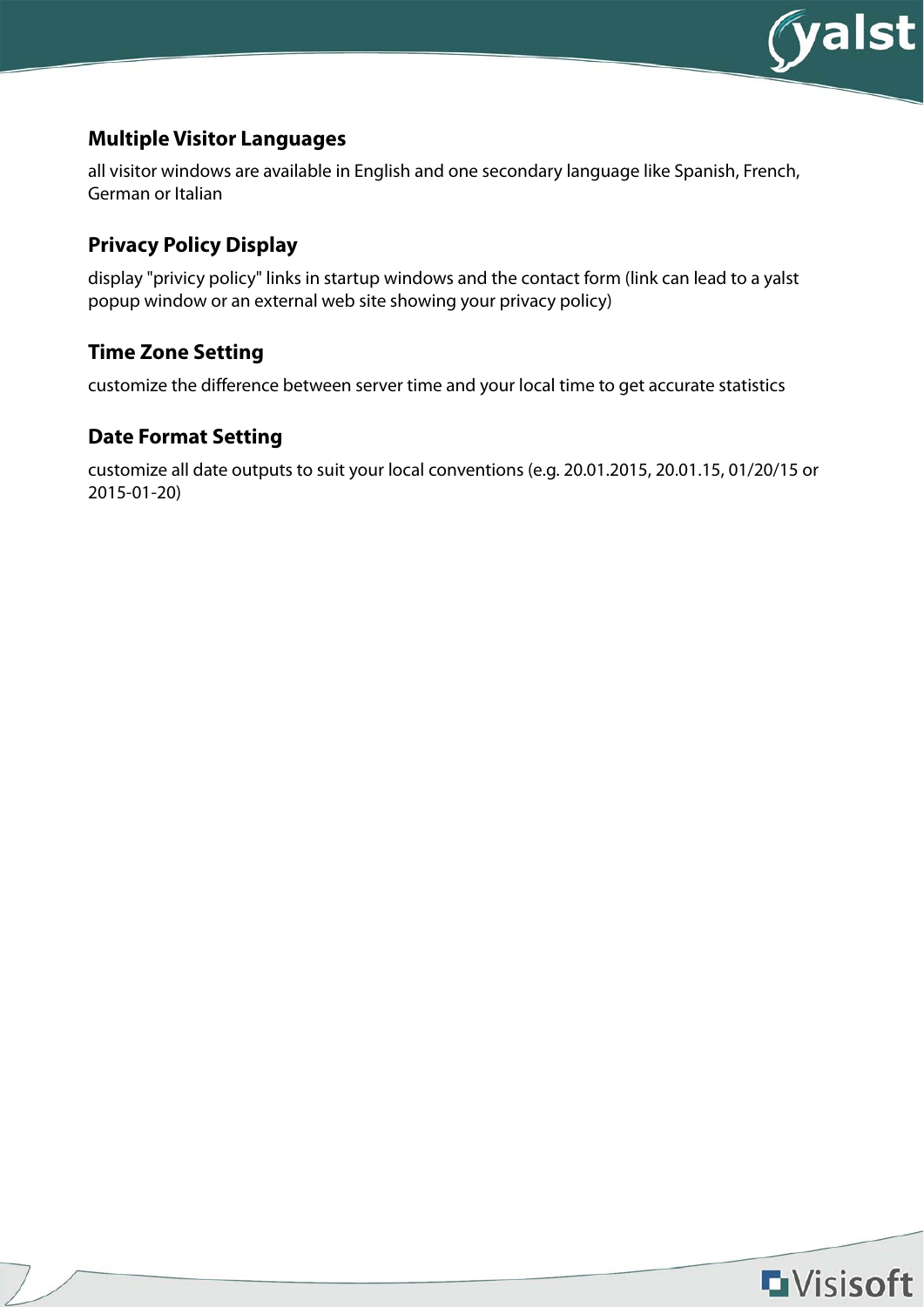

## Visitor Monitor

### **Everything About Your Visitors**

every present website visitor appears in a separate line of your Operator Console; the following visitor information are displayed:

- **•** Scountry of origin+ including flag icon
- **•** host name/IP address
- **•** time spent on current page and total visit time
- **•** current page/department, privious visited page, total number of visited pages
- **•** position on current page (top, middle, bottom)
- **•** referrer information (origin of visitor) \*
- **•** search term (if visitor comes from a major search engine \*)
- **•** browser and operating system, Java/JavaScript status
- **•** installed plugins
- **•** screen resolution and number of colors
- **•** local time on vititor's computer
- **•** information about previous visits and chats

### **Visitor Recognition**

gain information about past visits and chats \*\*

### **Opt-Out Cookie**

an optional opt-out cookie for your website allows to exclude single visitors from monitoring

#### **Referrer Color Marks**

color marks allow to label visitors in the visitor monitor by color and a two-character abbreviation, which is defined by the specific site from which a visitor may arrive (referrer) \*; separate settings for each operator possible

### **Mark Visitors**

visitors can be highlighted in the visitor monitor through bolded font (e.g. important regular customers); you also have the option to play a special alarm signal, should a highlighted visitor access your web site again \*\*

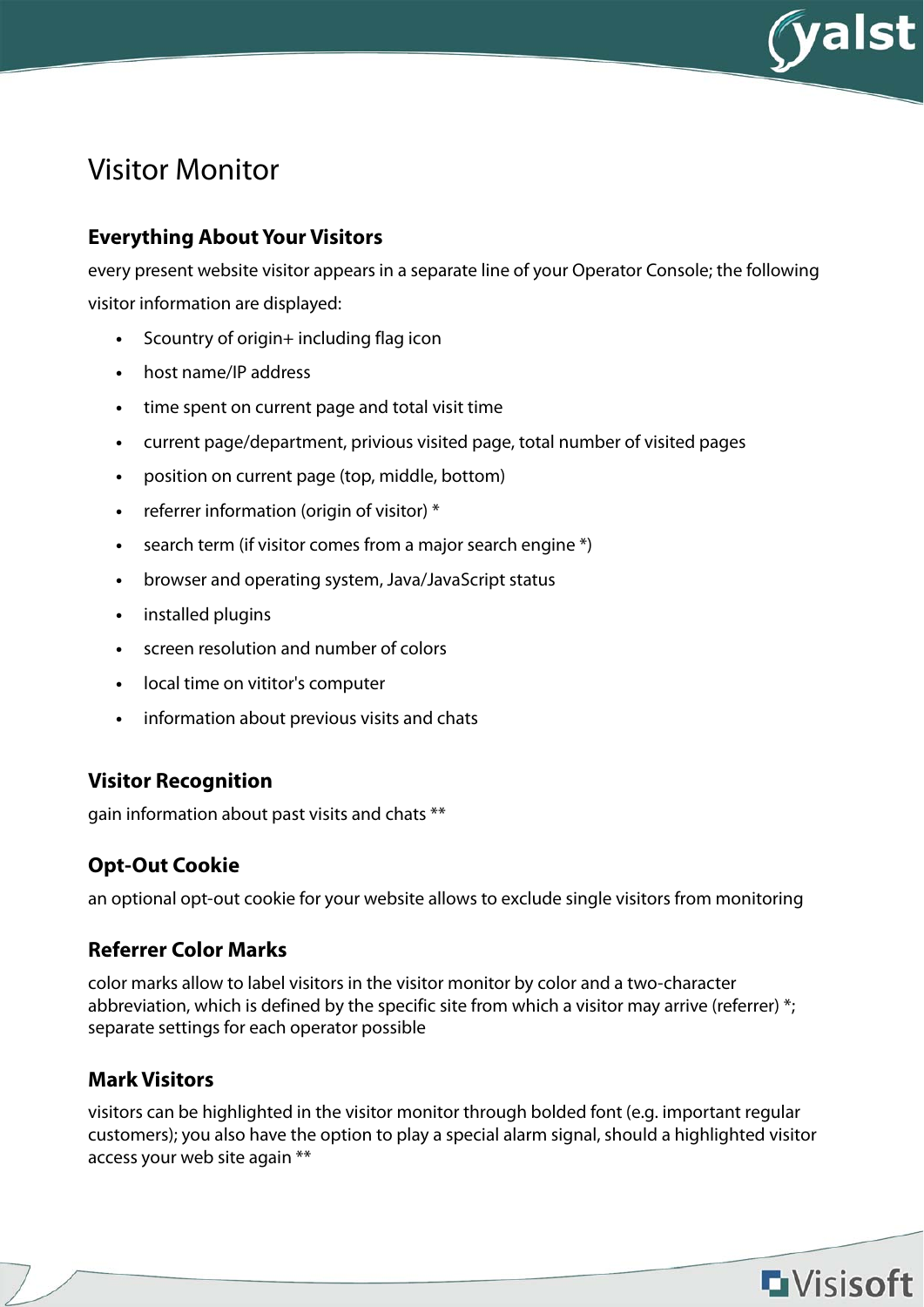

#### **Alerts**

you can let an alert sound be played (in the Operator Console), if a visitor enters your web site (the main page or a specific special page, e.g. the online shop); furthermore or alternatively, such a visitor is marked (two-character sequence that is configurable) in the visitor monitor; you can also let an alert sound be played, if a visitor exceeds a configurable relevance value (calculated amongst others from the duration of the visit)

### **Clickstream Display**

shows how visitors navigate through your web page; you can use that information to make valuable conclusions, for example to optimize how your pages are linked among each other \*\*/\*\*\*/\*\*\*\*

### **Popup Monitor**

the visitor monitor can be used to observe, if the visitor opens popup windows relating the the current web page (and which he is opening exactly); these popup windows will also be tracked as part of the access statistics

#### **Download Monitor**

monitor the download of files (like PDFs or programs)

### **Visitor Relevance Display**

displayed in the visitor monitor; is calculated from key data like number of visits, visit duration, number of pages et al.; helps to spot important visitors quickly

#### **Filter Functions**

observe only visitors of particular pages or from certain countries in the visitor monitor (separate filter settings for each operator)

### **Color Frame Marker**

mark visitors (color frame in the visitor monitor) who have been on a certain page of your web site

#### **Limited Monitoring**

limited mode for high-traffic web sites, ramps up software performance

### **Exclusion List**

exclude certain domains and/or IP addresses (e.g. bots from search engines) from visitor monitoring

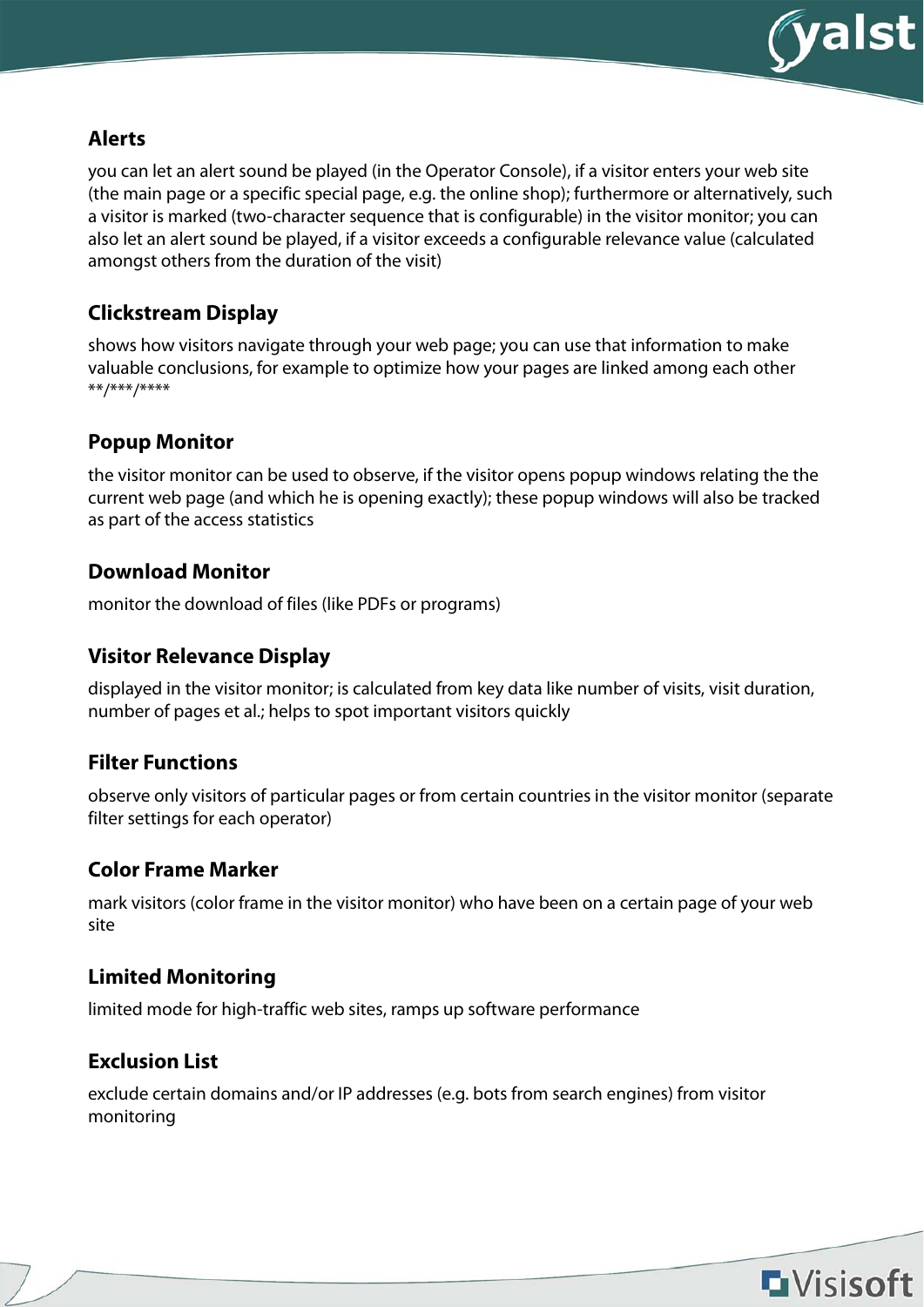

## Chat Functions

## **Text Chat**

adjustable input limit between 400 and 900 characters

### **Chat Alerting**

by sound and/or notification window (popup)

### **Visitor Alerting**

send alarm sound to visitor during a chat to draw his or hers attention

### **SSL Encryption**

Complete SSL Encrytion of all chat and operator windows as well as of the administration; important for confidential conversations; Download Version: requires a HTTPS enabled domain or the usage of an so-called SSL proxy

### **Simultaneous Chats**

number of simultaneous chats per operator not limited

### **Visitor Details**

rmation box in the operator's chat window (contains referring page, country of origin, browser and screen data, link to clickstream data and previous chats et al.)

### **Typing Input Display**

both of the conversation participants can see, when the chat partner is typing (can be turned off, would be displayed as following: Party is typing...); the support member can see, what exactly the visitor is typing (i.e. before the visitor submits the input), thus reducing response times

### **Preview Function/Spelling Check/User Dictionary**

the support member has the option to use a preview button, in order to get a visual image of how his text will appear in the chat window; spelling errors are marked in red and can be avoided thereby; even proposals for changes or improvements are made; words, which could not be found in the large yalst basic thesaurus, can be included in a user dictionary with a simple mouse click; in the future, they will not be marked as incorrect anymore; the user dictionary can be edited in a separate window (add or delete words to/from the dictionary)

Download Version: spelling check functionality requires integration of the external program "aspell" (available free of charge), which is accomplished using an integrated interface

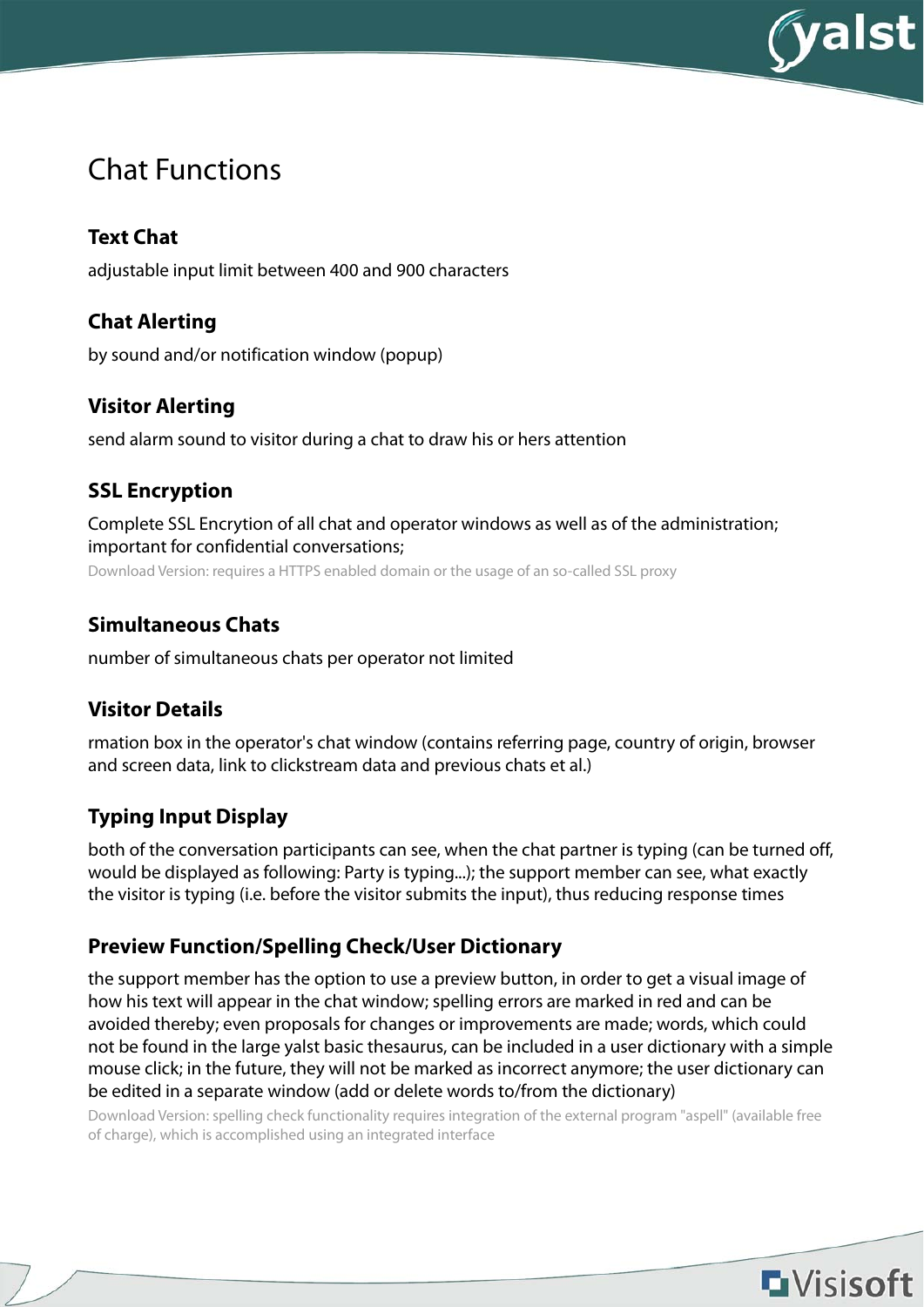

#### **Chats in Secondary Languages**

visitors can select either German, French or Spanish (more languages under way) as their preferred chat language; the user navigation (dialogues and buttons, help text, etc.) for the respective visitor will then appear completely in the selected language; the support members will be notified along with the chat request about the language at which the chat session should take place, resulting in the spell checking software to operate and apply the respective rules

#### **Phrases**

you can predefine as many set phrases (default replies/sentences for chat sessions) as you want (also possible for URL push, see below), which can be submitted simply through a mouse click; it is even possible to declare variables/placeholders - for example, to automatically insert the support member's name; grouping function for quicker selection of the desired set phrase (e.g. reasoning, product info or farewell sentences)

#### **Department and Operator Phrases**

(all editions, department phrases from Business edition)

define separate phrases for each and every operator or department

#### **Auto-Phrases**

(functional range depends on edition)

automatic fade in a specified set phrase before or after the initiation of a chat session, as well as after termination

### **Phrase Editor**

manage set phrases, messages or auto phrases comfortably

### **URL Push**

support members can open arbitary web sites in the browser window of their visitors; assist your customers at finding the desired page of your web site!

### **Opening Question**

visitor has the option to already formulate a question in the chat startup window (can be implemented as required or optional input), which is then already displayed in the Operator Console as part of the chat request (can be toggled off)

### **Query E-Mail Address**

visitor has the option to enter his or her e-mail address in the chat startup window (can be implemented as required or optional input), which is then displayed in the chat related data/chat history (can be toggled off)

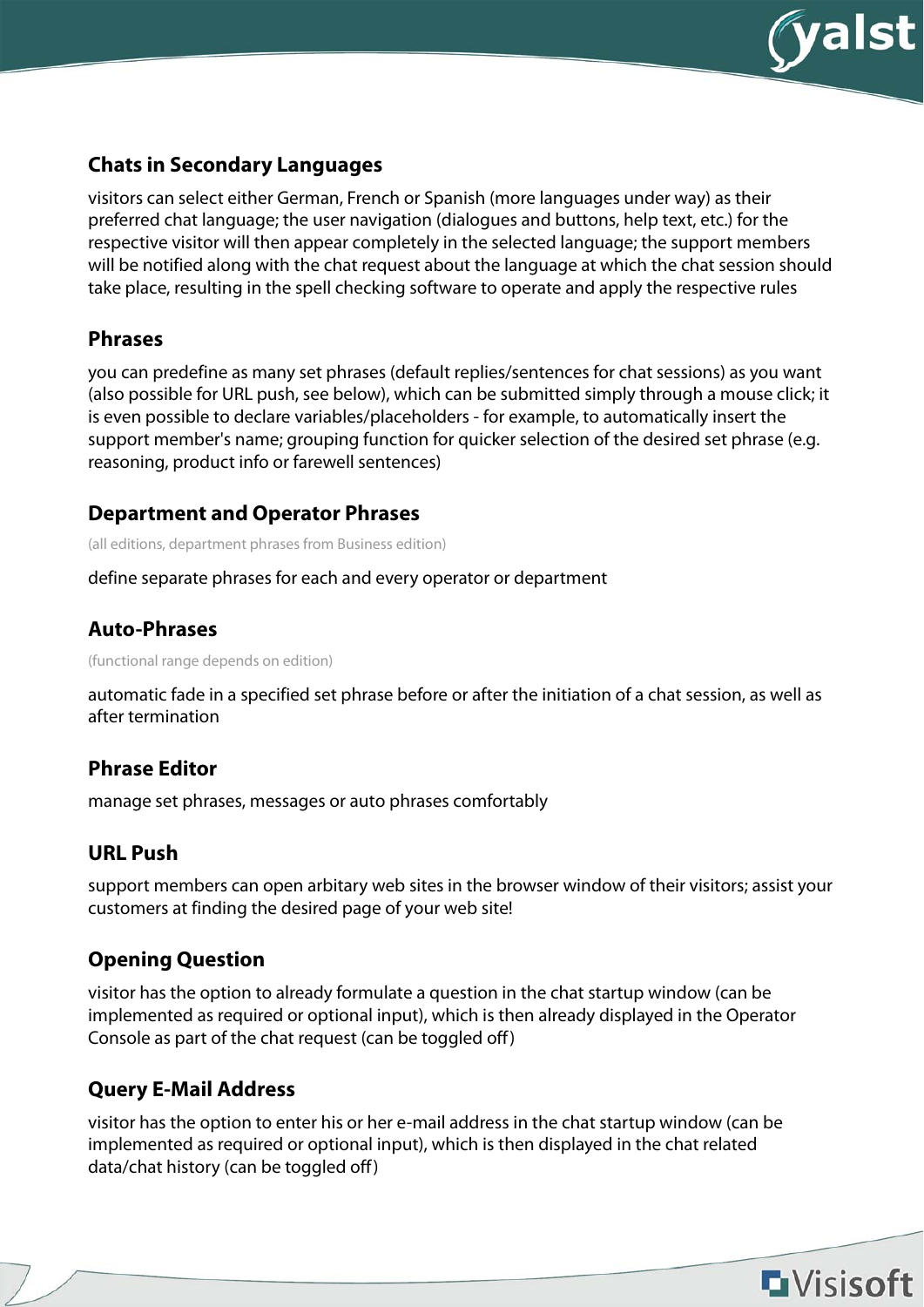

**L**Visisoft

#### **Images**

images (e.g. photos of products) are embedded automatically into chat windows if their size is not larger than 300 x 200 px

### **Transcripts**

visitor, administrator and/or operator can receive a transcript of the chat session; an optional signature text can be added to visitor transcripts; HTML e-mails possible

### **Chat Transfer**

transfer chat sessions to another operator

### **Reject Chats/Block Visitors**

reject chat requests and/or block visitors from starting further chat sessions (e.g. if someone disturbs intentionally)

#### **Busy and Message Function**

(busy functionality in all editions, messages from the Professional edition onwards)

reject chat requests with a predefined busy message or send wait messages into the chat window of a visitor

#### **Observe Chats**

support members have the option to observe (read along) running chat sessions from within the Operator Console (that is, if the necessary permissions were issued

### **Smileys**

text sequences like :-) or :-( are automatically replaced by the respective graphical smileys (can be deactivated); smiley selection box

### **Rating Function**

visitors can submit a chat/operator rating after each chat session (disengageable)

### **Operator Photo/Info Line**

personalize chat windows with an operator photo (disengageable), an e-mail link, a vCard download, a phone number and other information

### **Operator Re-Entry**

operators can re-entry running chat sessions after the browser crashed

### **Chat API**

programming interface to develop own visitor-side chat clients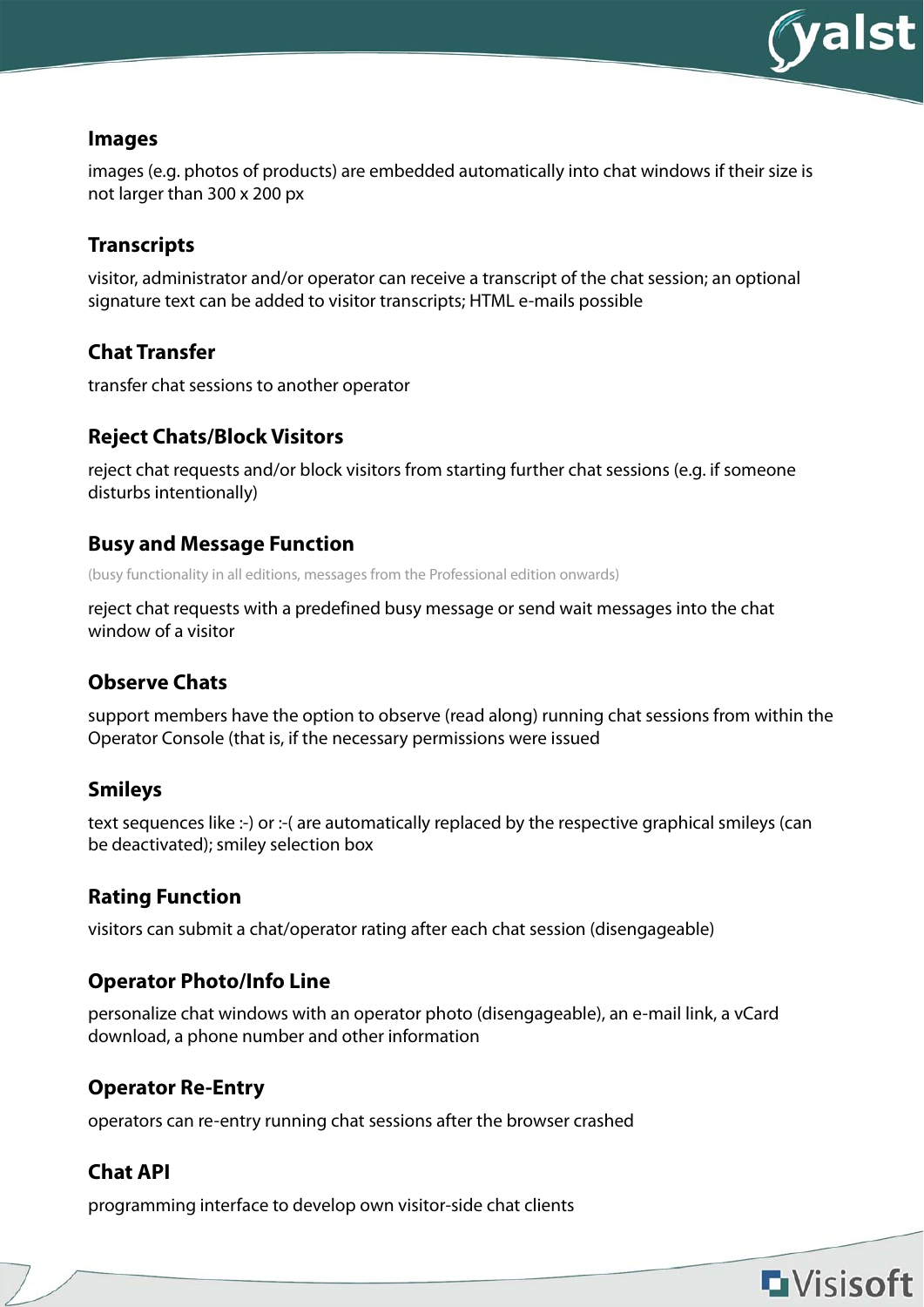

## **Word Completion**

intelligent, configurable dictionary and history-based word completion

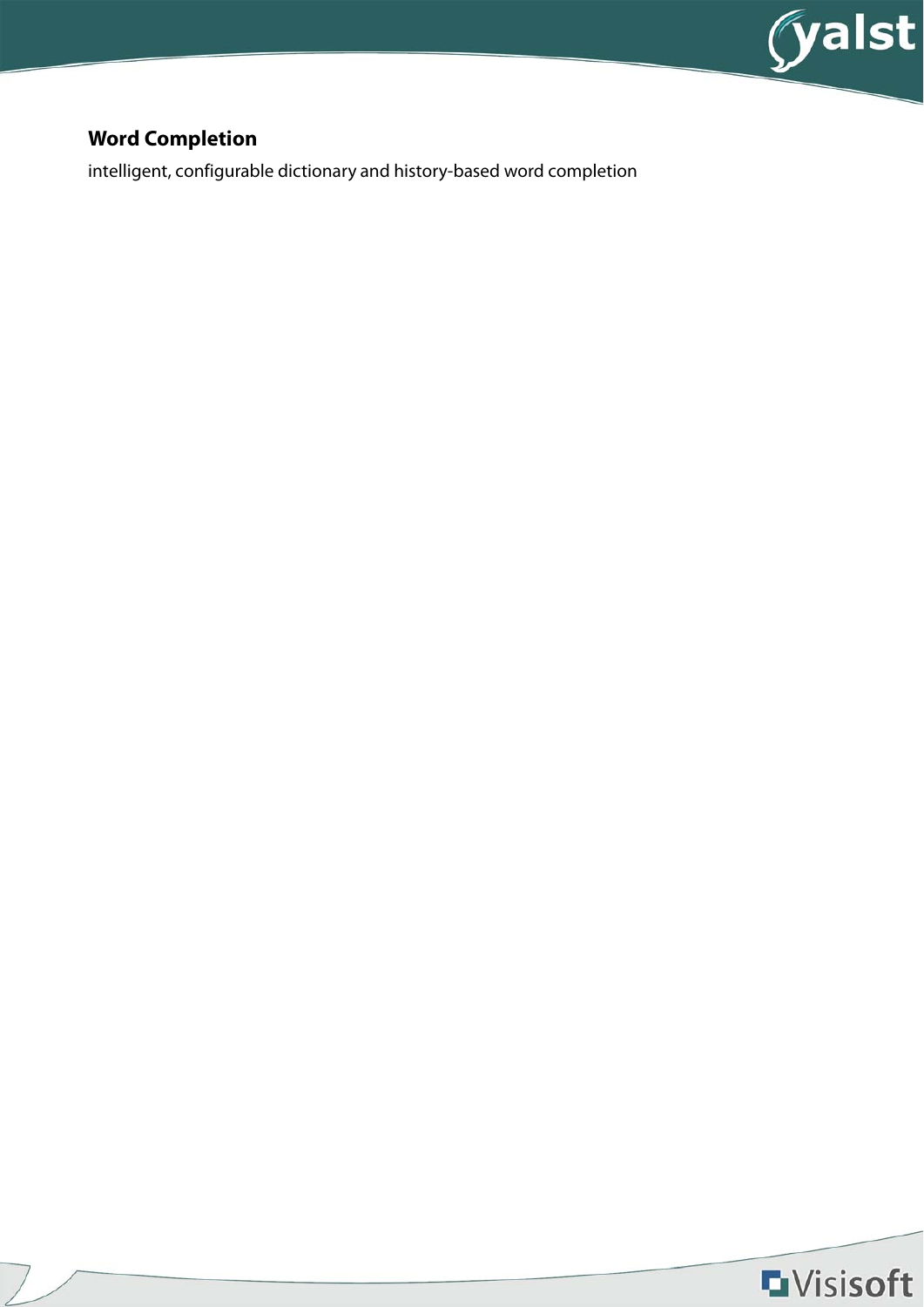

## Operators (Support Staff)

### **Gradual Operator Permissions**

gradual distribution of permission levels/rights (e.g. disallow certain support members to view the statistics or join the operator chat); including the option, to only allow support members to view and delete their own chat sessions

#### **Lock Function/Mechanism**

operator accounts can be locked, this happens automatically in the case of too many failed login attempts

#### **Passwort Reset**

operator can be forced through a password reset on their next login

#### **Individual Settings**

every support member (operator) has the option to customly configure their Operator Console (e.g. sort sequence of the displayed data in the visitor monitor), as well as change their login password

### **Operator Chat**

(functional range depends on edition)

separate chat room for operators (with the option of file transfers, references to visitor chat sessions, transcript submission via e-mail, as well as the option to send private messages, notifications and alarm sounds); as an option, all traffic SSL encrypted

#### **Operator Messages**

send/receive messages to/from other operators; messages are saved for 90 days \*\*\*

#### **Inactive Mode**

(functional range depends on edition)

operators can set their status to "inactive" to take short breaks from work; they do not need to logon again after they return (reason for their absence can be specified and displayed to the other support members); sound signal that can be turned off, which is played if the number of active operators changes (e.g. as notification, whether or not an operator is now responsible to maintain the web site on his or her own;)

### **Auto Login**

automatic log on operators by loading a web address (URL) with certain parameters

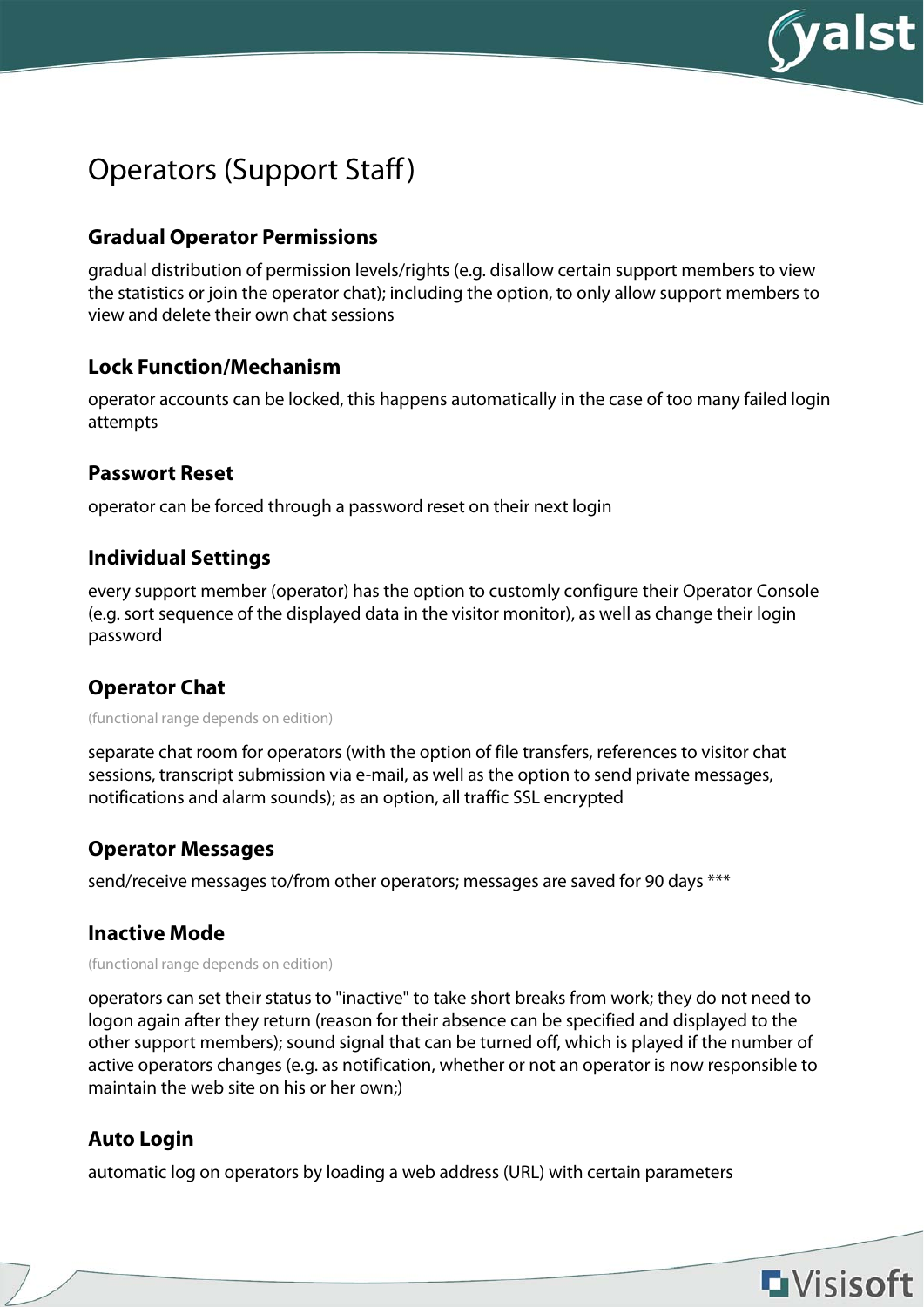

#### **Auto Logout**

automatically log out operators if connection issues with the Live Support server occur (disengageable)

#### **Remote Logout**

remote logout of operators by the administrator (e.g. if an operator experiences technical problems)

## **Operator Monitor**

Administrators can view a auto-updating list of logged-in operators (including inactive and busy status)

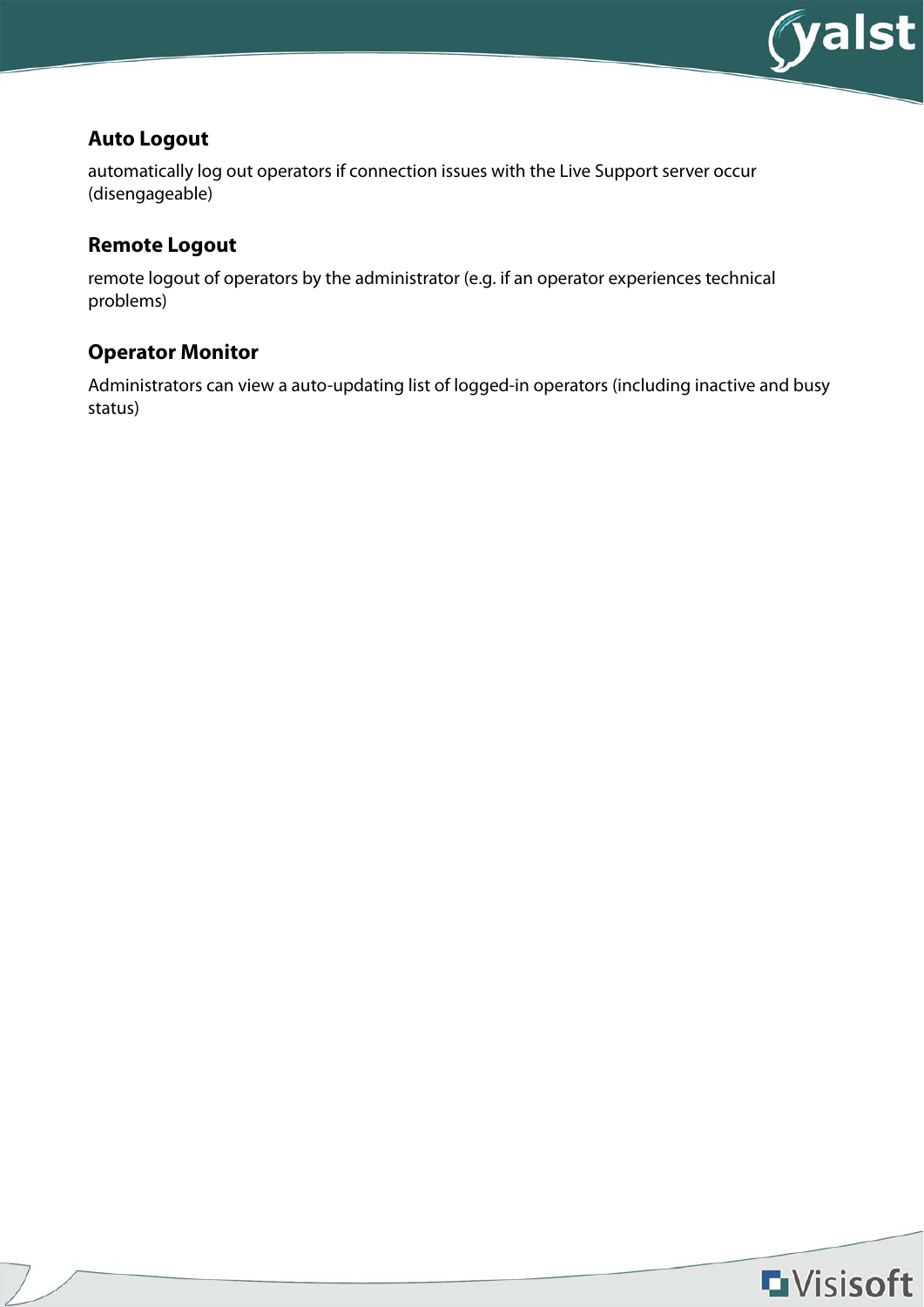

# Desktop Apps and Mobile Monitor

## **Desktop Apps**

for Windows and OS X

- **•** handles an arbitrary number of Operator Consoles, automatic login of operators
- **•** can be launched automatically at system start
- **•** consoles can be minimized into the task bar/dock

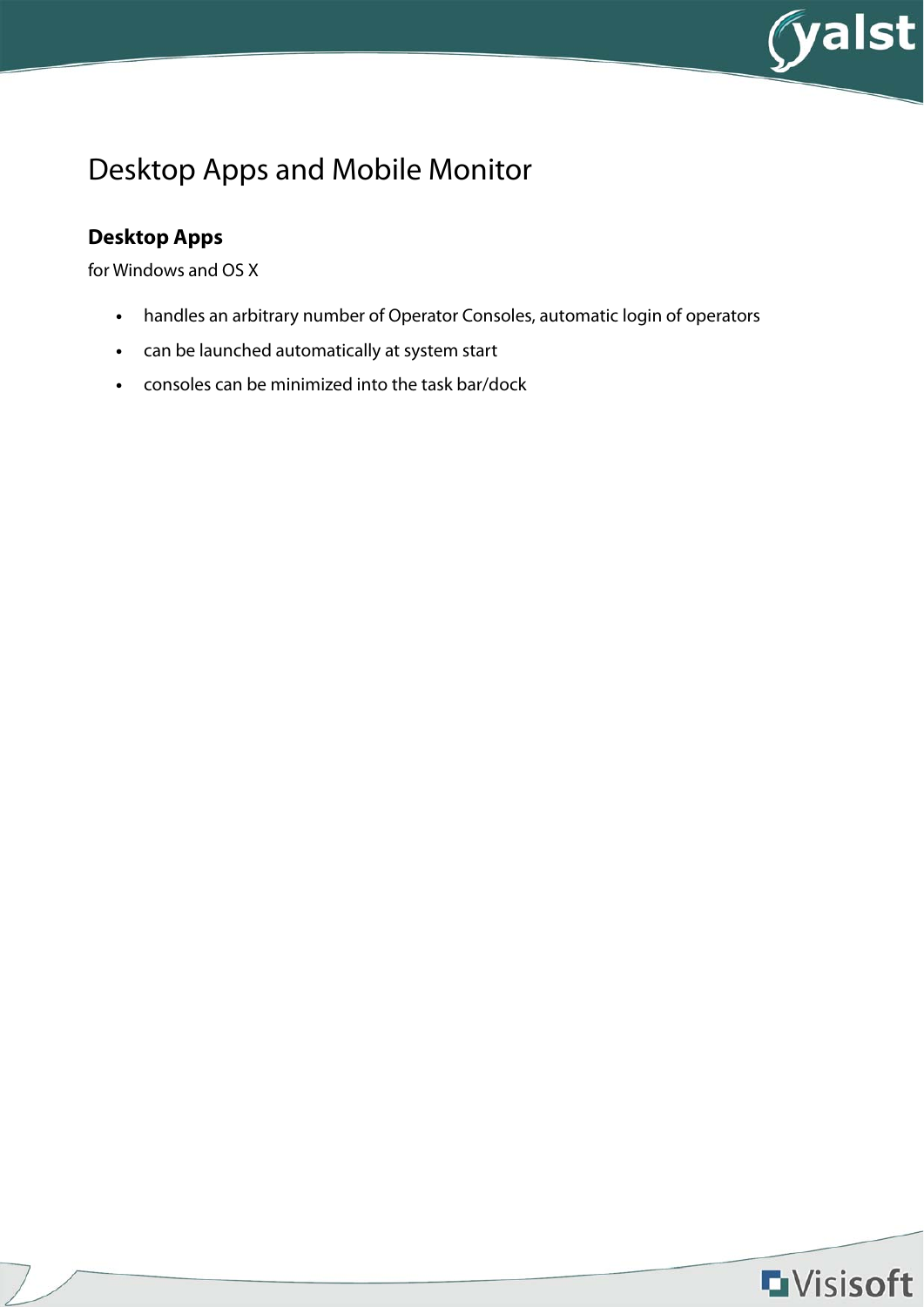

## Analyses and Statistics

### **Chat History with Search Function and CSV/RTF/Word® Export**

(functional range depends on edition)

review all previous chat sessions; search for specific chat sessions and keywords; add/edit/delete chat notes; e-mail transcripts to other persons

#### **Statistic Modules (Operator Console)**

(functional range depends on edition)

#### over 60 statistic screens in total

- **•** Campaigns (see above)
- **•** Chats (overall and single operator statistic; monthly and hourly overview, as well as origin information)
- **•** Clickstream Analysis (clickstream search find, for example, visitors that requested certain pages or were referred by certain sites - and statistics, as well as broken link reports)
- **•** Conversion Tracking (see above)
- **•** Contact Forms (overall and monthly overview of queries through contact forms)
- **•** FAQs (FAQ accesses and ratings; analysis of search queries in the FAQ section)
- **•** Marketing Events (overall analysis and statistics of single marketing events)
- **•** Monitor Data (overall statistics about browser, screen, plugin and provider, tracking and shopping cart data of the visitors, as well as their home countries, regions and loyalty)
- **•** Page Impressions (monthly, weekly and hourly overview of the accesses occuring on pages with Live Support integration; single page, download and link statistics (configurable time frame); external (auctions, e-mails and newsfeeds) as well as window accesses; trend analysis and advertising value)
- **•** Tell-a-Friend (analysis of the web page recommendation function)
- **•** Search Terms and Referrer (what search terms using major search engines make visitors surf to your web site? through what sites are they referred?)
- **•** Visitors (single visitor overview; can be sorted by various criteria; searchable; browser details, home country and provider; clickstream, page impressions, marketing and FAQ statistics on a single visitor level; edit remarks, (un-)marking and (un-)blocking

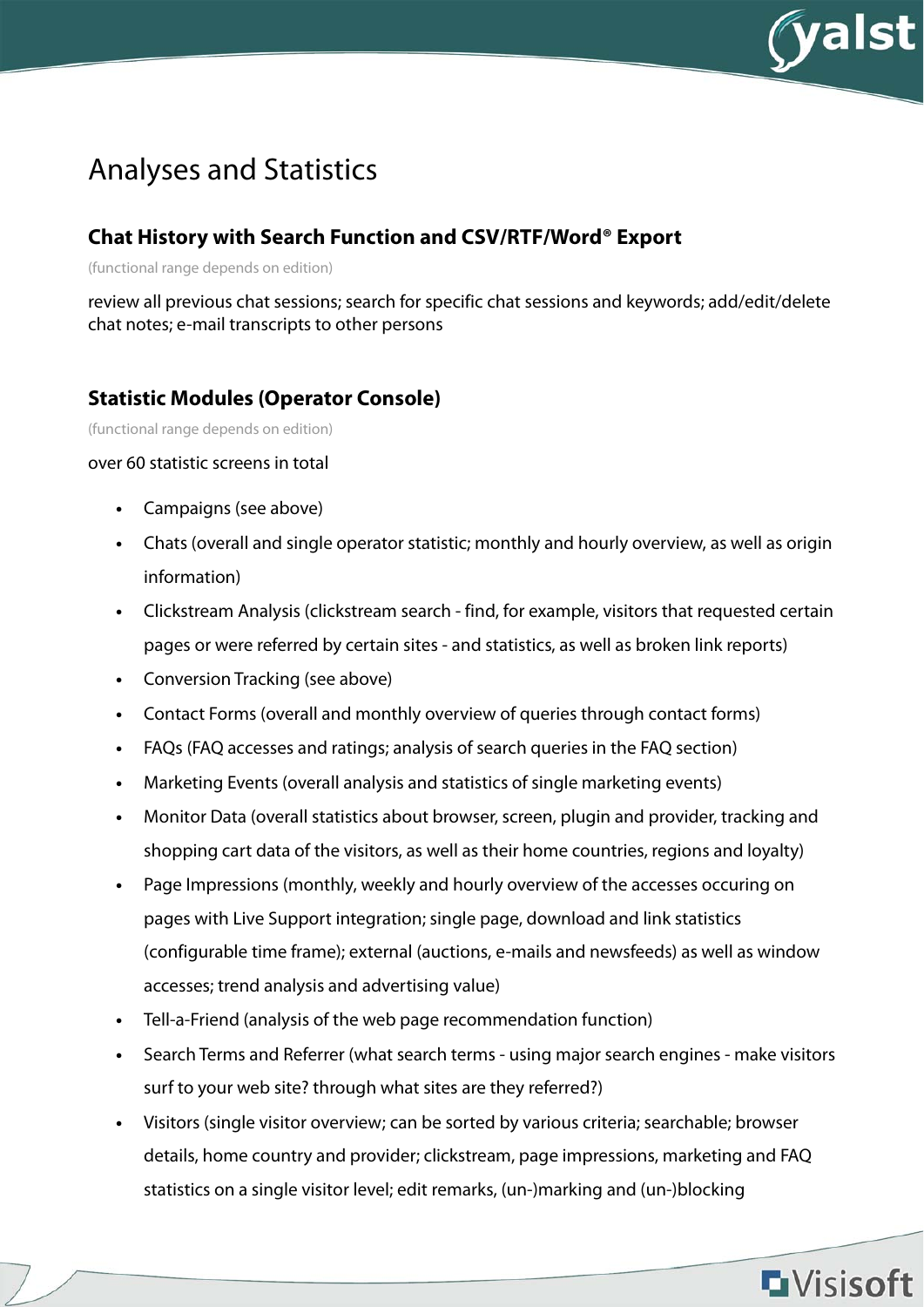

possibilities)

#### **Statistic Modules (Administration Area)**

(functional range depends on edition)

interactive charts, meaningful tables, CSV and Excel® export

- **•** page hits/visits per month, week, weekday, day and hour
- **•** chats per month, week, weekday, day and hour
- **•** pages overview, downloads and links
- **•** clickstreams, entry and exit pages, visit duration and visitor loyalty
- **•** page ratings
- **•** country/region and provider
- **•** referrer, search engines and terms
- **•** operating system, browser, colors, screen resolution and plugins
- **•** conversion tracking, campaigns and shopping carts

#### **Page Title Instead of File Name**

all statistics and the visitor monitor can display the page title, instead of the actual file name; page titles are defined through the integration code or detected automatically, using the HTML title tag; perfect, when your file name/pathways are not very meaningful, for example, when dealing with shop modules or a CMS

#### **Advertising Value**

using a given CPT your web site's advertising value is calculated using page impression statistics from today, yesterday, the last 7 and the last 30 days

#### **Export Function**

some analyses and statistics can be exported as a CSV or Excel® file

#### **Export Visitor Data**

visitor data can be exported as a CSV file, scope configurable

#### **Statistics via E-Mail**

receive key statistics on a daily and/or weekly basis (HTML or text messages)

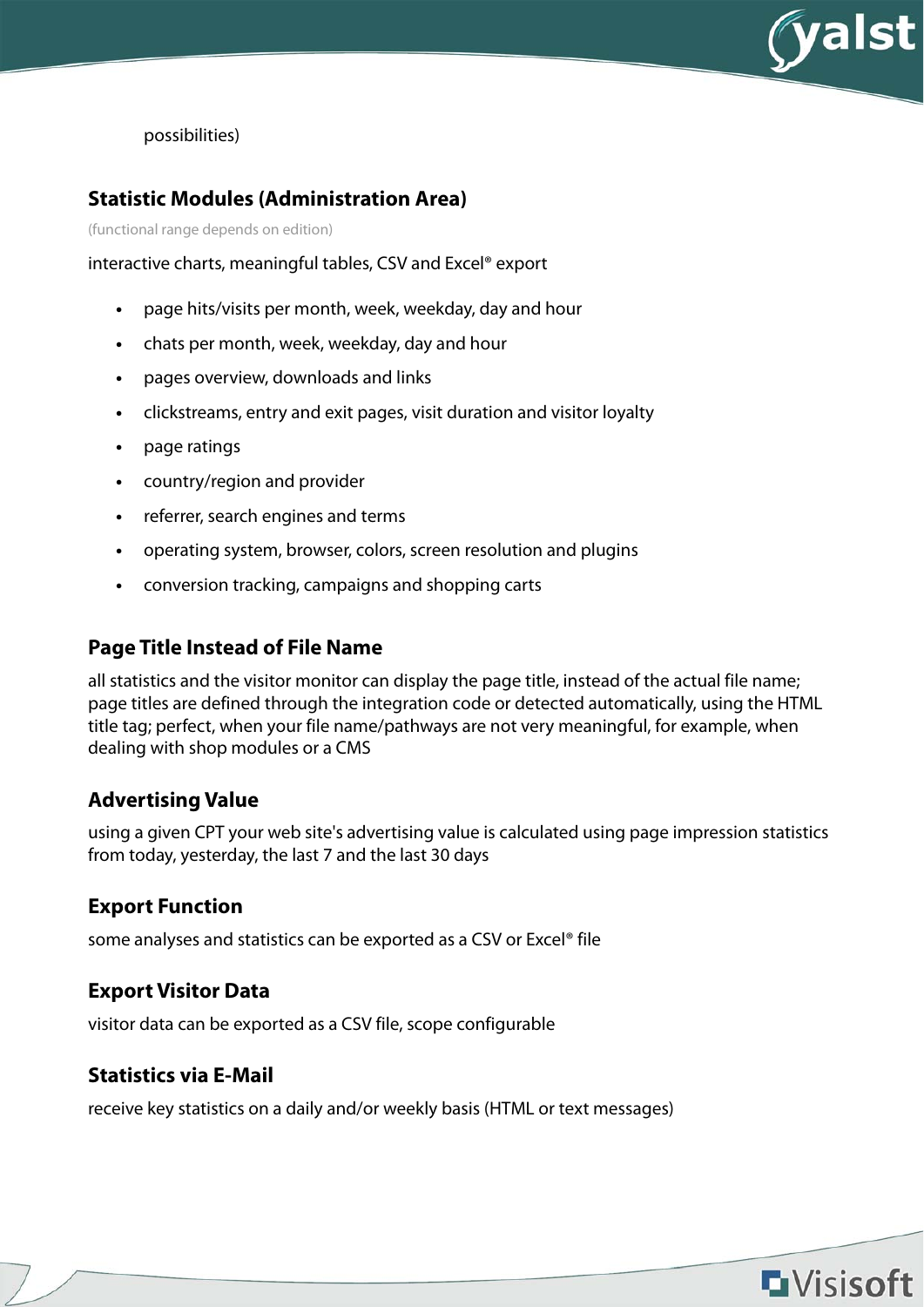

# **AVAILABLE FEATURES FROM PROFESSIONAL EDITION**

## Integration Capabilities

#### **Page Rating Boxes**

benefit of the feedback from your users, in order to optimize the contents of your web pages; you can place these "rating boxes" on all of the pages you deem relevant (of course, the colors can be adjusted); a click on the "grade" will open a feedback form, whose contents will be sent to you via e-mail; you may view the single ratings or an overall statistic; you may choose from three pre-defined rating questions or design all the questions yourself; refer to bottom of this page for a sample box

#### **Tell a Friend**

visitors can click on a recommendation link and will be routed to a form, at which they can recommend your offers to a friend; the recommended friend will then receive an e-mail with a link to the recommend web page; if followed, it will be possible for you to tell in the visitor monitor, if the visit occured as result of a recommendation (as part of the statistical evaluation, you will be able to tell what user submitted the recommendation, among other data)

#### **Integration as Survey**

surveys not only add to the interactivity of your web site (thereby making it more attractive), but also allow you to gain knowledge about your user base, by specific formulation of the respective questions; our software offers you a single user and overall statistical evaluation for every survey you start; after a visitor participated in a survey, you can either print back out the current overall result or display a text of your choice

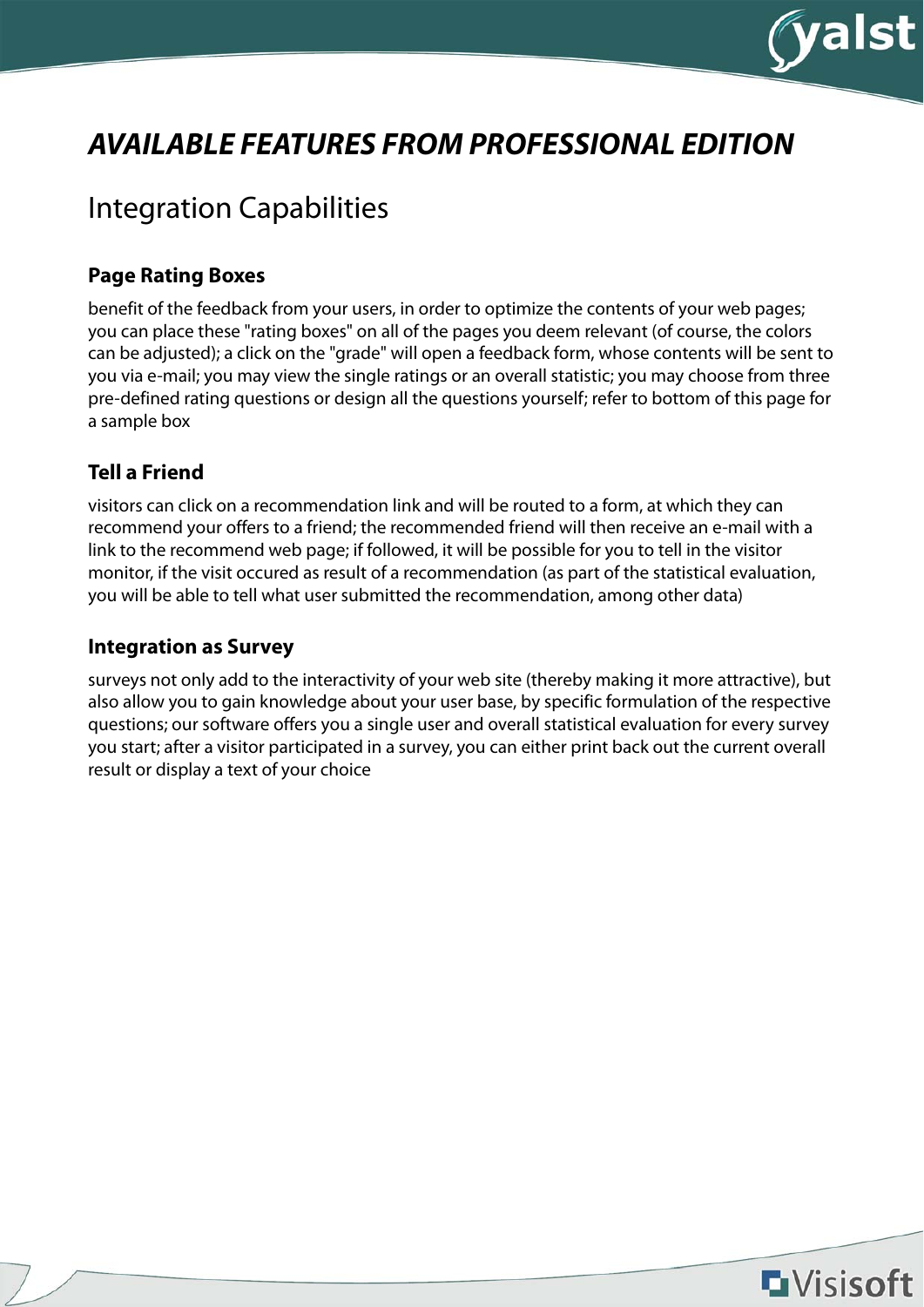

## Visitor Monitor

### **Visitor Localization**

shows city and region of the visitor in various screens (visitor monitor, chat window of operator, chat history and some statistic windows);

Download Version doesn't come with geodata, yalst provides an interface to query external IP information databases

#### **Do not Track**

configure the software that visitors whose browsers send a do-not-track header, will be excluded from the Visitor Monitoring

#### **Remarks**

store remarks (e.g. "is interested in apparel") for every visitor; remarks are displayed in the visitor monitor, the chat window of an operator and various visitor statistics \*\*

#### **Alarm Messages**

you can let an alert sound be played (in the Operator Console with an associated text message) if a certain event occurs on a web page that has Live Support integration (e.g. visitor with an upscale shopping cart)

#### **Form Monitor**

help your visitors or customers fill out your web forms (logon, orders, ...) by observing their form inputs live

### **URL Push**

opertator controlled redirection of visitors to another page of your web site, even if no chat with that visitor is running \*\*

#### **Advanced Monitoring**

observe the values of JavaScript, Perl or PHP variables for every visitor (e.g. shopping cart value, HTTP POST data, ...) in the visitor monitor and in clickstream statistics

### **Tracking Data**

save additional information (in form of field/value pairs) to every visitor record using a special integration code for tracking data (e.g. login names or shopping cart items); searchable tracking data statistics

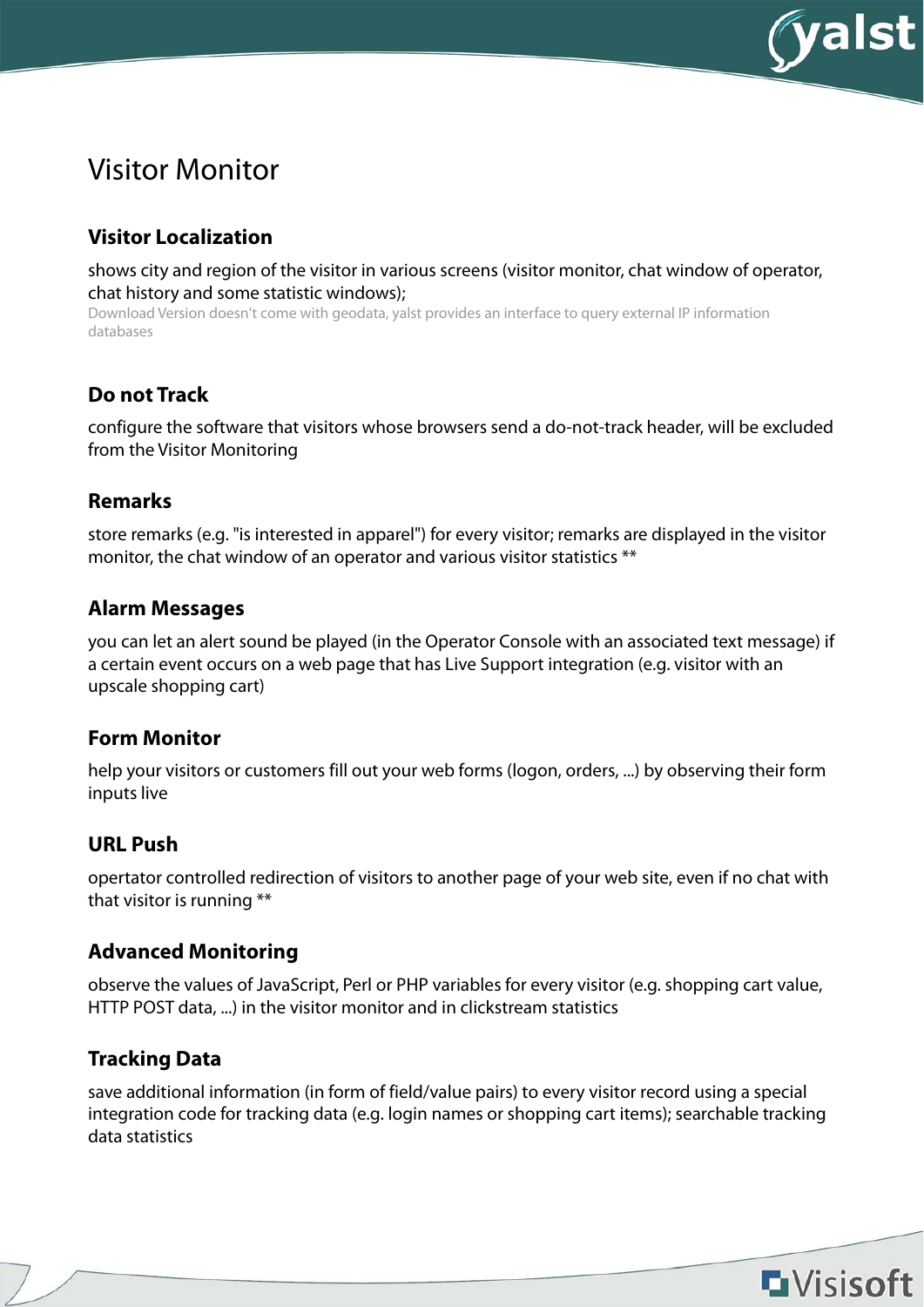

### **Whois Tool**

determine owner information for IP addresses and Internet domain names

Download Version: requires integration of an external whois script file (available free of charge)

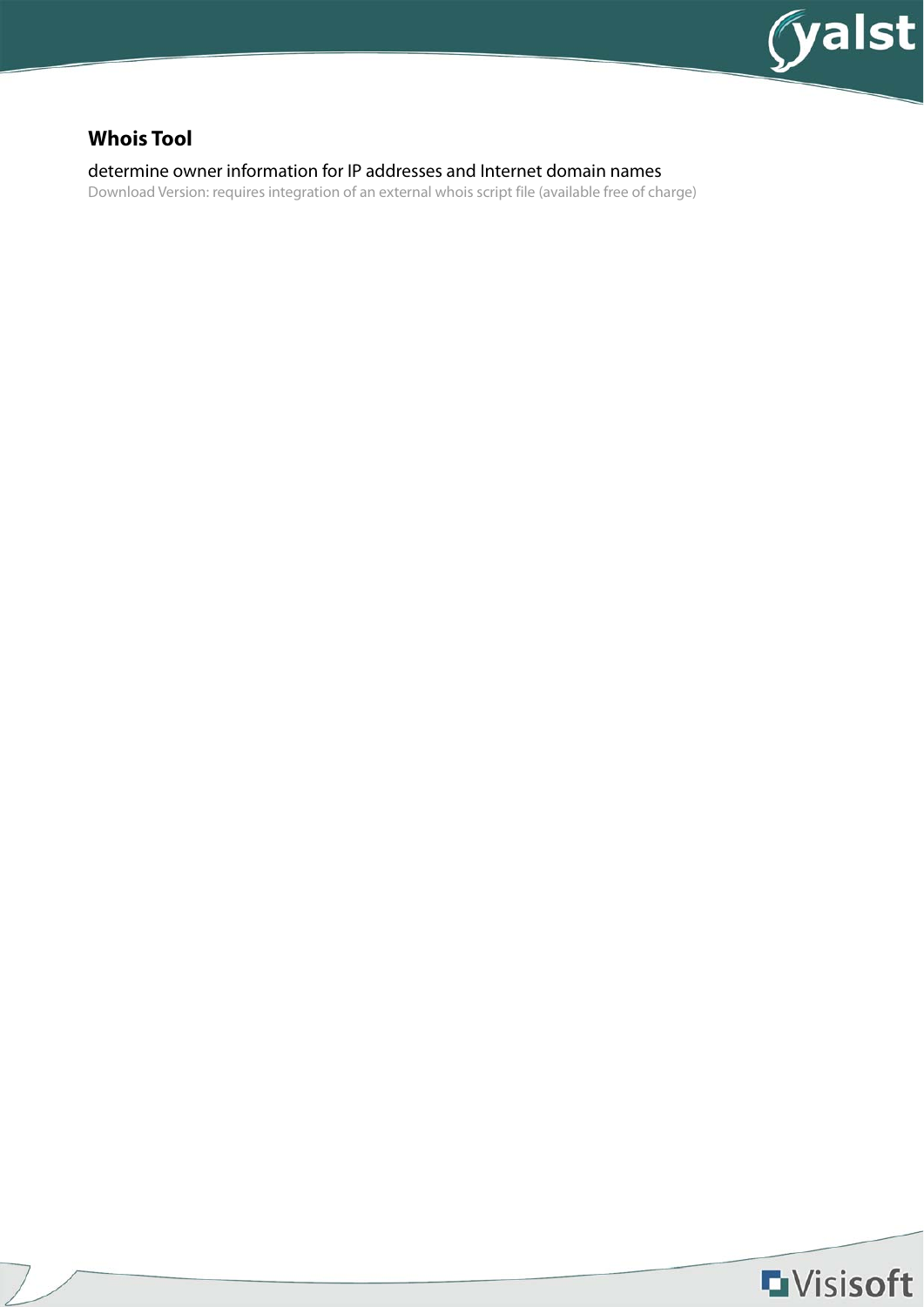

# Chat Functions

## **Audio and Video Chat**

operator launches audio/video chat; visitor can request an audio/video chat (can be toggled off); video stream must be activated by each party separately; full-screen video mode available; bandwith-dependant video quality

requires Flash Plugin (version 9.0 or better) and audio/video hardware (microphone, headset, camera, ...) on both operator and visitor side;

Download Version: requires a Wowza Media Server Pro installation on your server; alternatively we offer a streaming service on a rental basis

### **Mobile Client**

Web-based mobile client to deal with the widespread use of smartphones and tablets with different operating systems (iOS®, Android®, Windows® 8, Windows® Phone 7) and different screen sizes (tablets, smartphones)

#### **Answer Wizard**

collection of previous chats, FAQ articles and pre-defined phrases that match the visitors question; easy to use copy function for pasting (parts of) the result into the current chat

### **Active Chats**

a dialogue window (HTML layer, can't be blocked from visitor browsers) will be opened at the visitors screen with an inquiry, if a chat session should be initiated (active chat); invitation text can even be visitor-specific, web site can be dimmed during the invitation

### **User-Defined Chat Invitations**

use any user-defined image as an invitation window; configure which part of the image rejects the invitation, the remaining areas start the chat or open a welcome window

### **Auto-Invite**

automatically invite visitors to a chat session, based on certain criteria, such as, for example, a certain minimum visit duration

### **File Transfers**

support members can transfer files from their local computer directly to the visitor and vice versa (opposite direction only possible, after the support member gives clearing); transfer offers, outlines, prospectuses, etc.; let visitors transfer required documents, in order for you to make an offer; on the receivers end, a dialogue window will popup, asking to either open or save the respectice document; lengthy excerpts (for example, source-code or price lists) can be copied directly to an additional input window; these will be then be formatted and sent to the chat partner as a text file

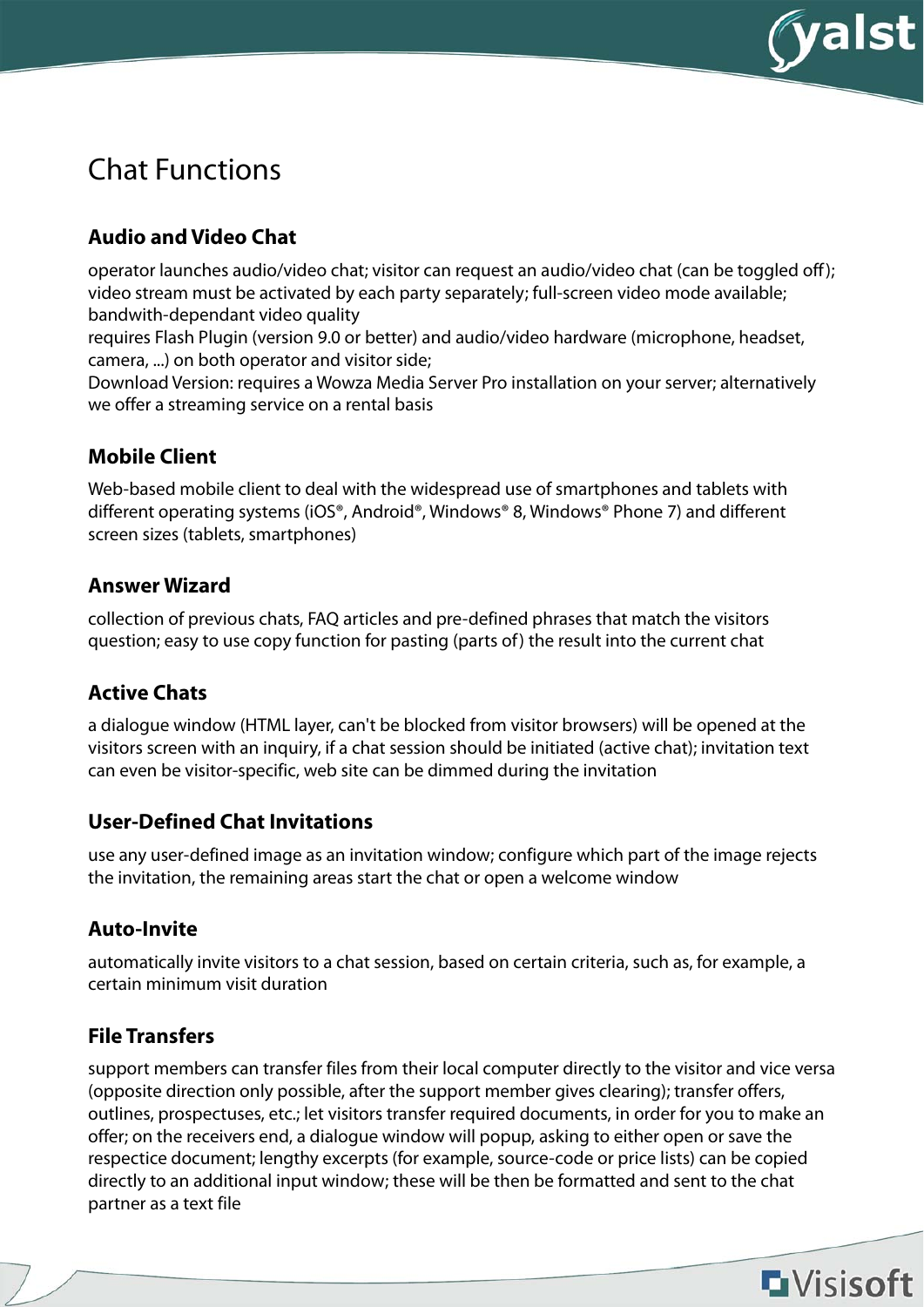

### **Query Additional Infos**

place additional form fields (e.g. customer or article number) in the chat startup window (each can be required or optional), which is then displayed in the chat related data/chat history; fields can be language or department specific

### **2nd Operator**

2<sup>nd</sup> operator can be called to take place in the chat session as well, as a visible or invisible participant (for the visitor, that is)

### **Chat Time Warning**

optional warning to the operator when a predefined chat duration has been exceeded

### **Chat Notes**

add/edit/delete notes for every chat session

### **Visitor Messages**

it does not necessarily have to always be a (pro)active initiated chat session; you also have the option to open a notification window (layer) in the visitor's browser window; the text or a picture, as well as the window title can be configured in the Operator Console; furthermore, you may define additional custom phrases for notifications, in order to save typing time

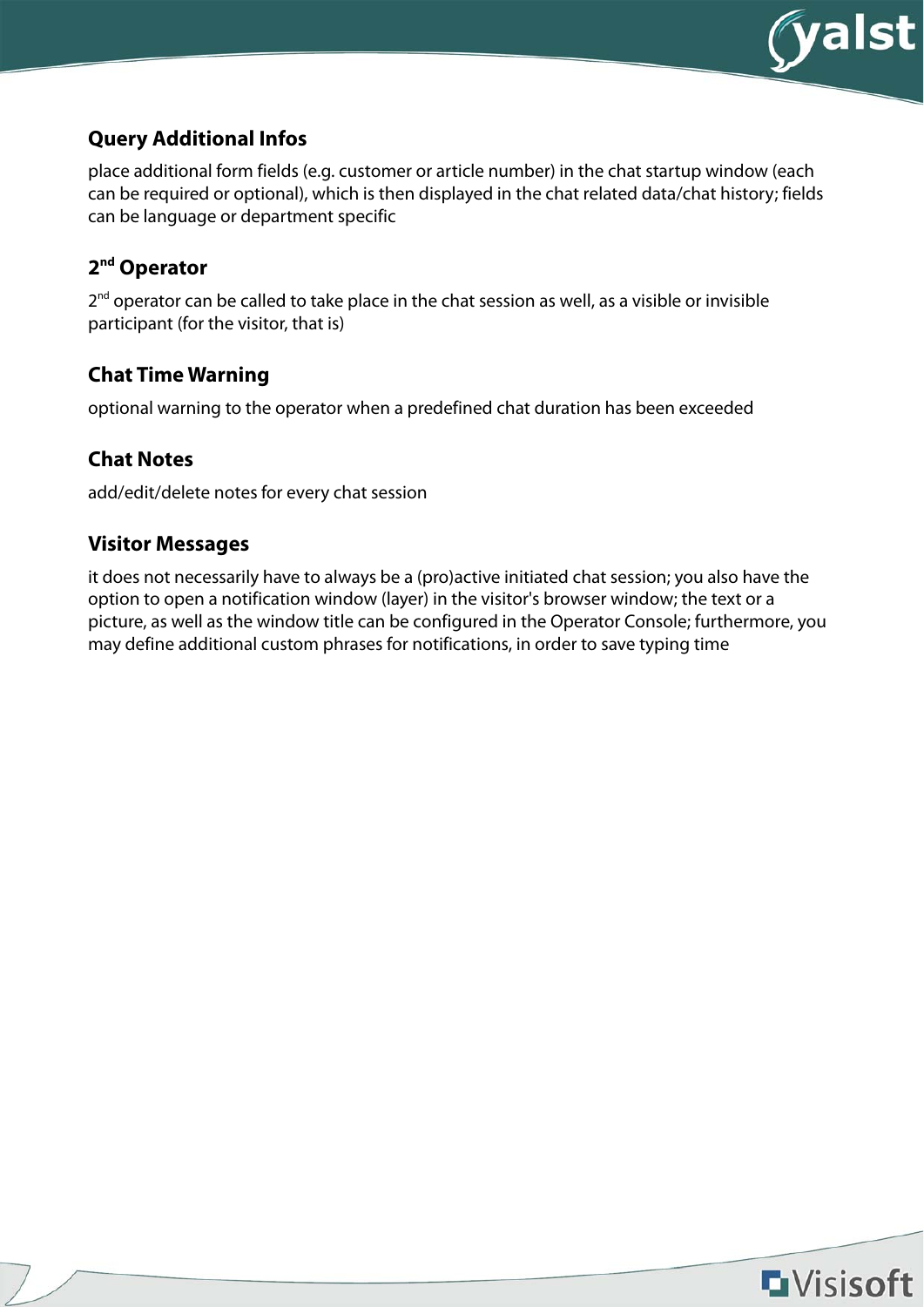

# Campaigns and Conversion Tracking

## **Campaigns**

link advertisement banners or text ads for your web site to special yalst pages (the system will notify you of the respective page, once you create a campaign); yalst redirects visitors accessing the banner (i.e. the URL) to your web site and marks the respective visitors with a certain color (can be configured) in the visitor monitor; that way, you can see at glance how effective your advert efforts are; you can also configure a sound signal to be played, if such a visitor accesses your site

### **Conversion Tracking**

use a special integration code on web pages that have final "transactions" (for example, a system logon or sale occurs); in such a case, you will be able to see in the visitor monitor, when a transaction occured, what pages the related visitor surfed on your web site, how often the visitor already purchased something, etc.

### **E-Mail Notification**

receive a notification by e-mail per conversion tracking event (disengageable)

### **Detailed Statistics**

comprehensive turnover statistics; overall analysis and statistics of single events; transactions can be correlated with campaigns, in order to diagnose how successful your campaigns are being run (even if campaign related visits and transactions occur on different days); in case a transaction directly affects your sales volume, this can also be logged and evaluated statistically; there is also an correlation between transactions and operators who talked (live chat) to the respective visitor before a conversion occured

### **Undo Function**

delete single events (e.g. to cleanup statistics)

### **Affiliate Program Function**

using this function, you may make certain campaign/conversion tracking statistics available to selected registered users (see below) through a password protected access; in that case, the campaign could be run through the web sites of the affiliated party, thereby making prosperities directly visible and allowing transparent payments between the involved parties; unlimited number of affiliates

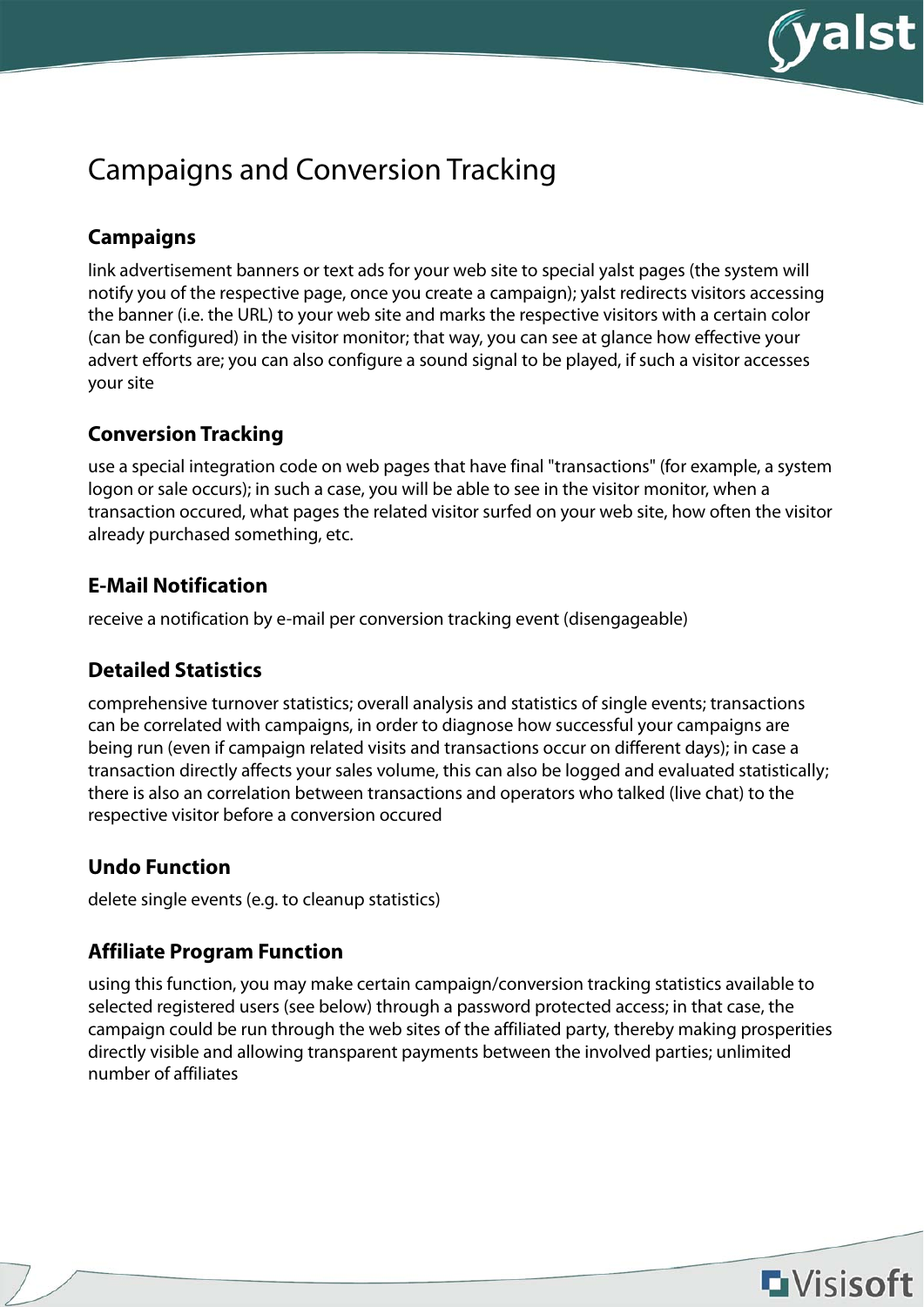

## Marketing Tools

target visitors and open surveys, banners or web sites for the visitor selectively - completely independent of a chat session

#### **Monitoring**

it is displayed to you, whether or not a visitor clicked a banner or took part in your survey, as well as what answer was picked

#### **Marketing Configuration**

easy and fully web based configuration of marketing events - including a survey editor

#### **Design Adjustments**

surveys can be adjusted to match the design of the respective web site

#### **Layer-based Banners and Surveys**

use HTML layers to open banner ads and surveys (circumvents "popup blockers")

#### **Marketing Statistics**

overall analysis and statistics of single marketing events

### **Auto Marketing**

start markting events automatically for new visitors (can be restricted to certain pages of your web site)

#### **Newsletter Interface**

visitor can sign up for your newsletter, if desired, when requesting a transcript or filling out the contact form (mail or web interface for your newsletter sign up)

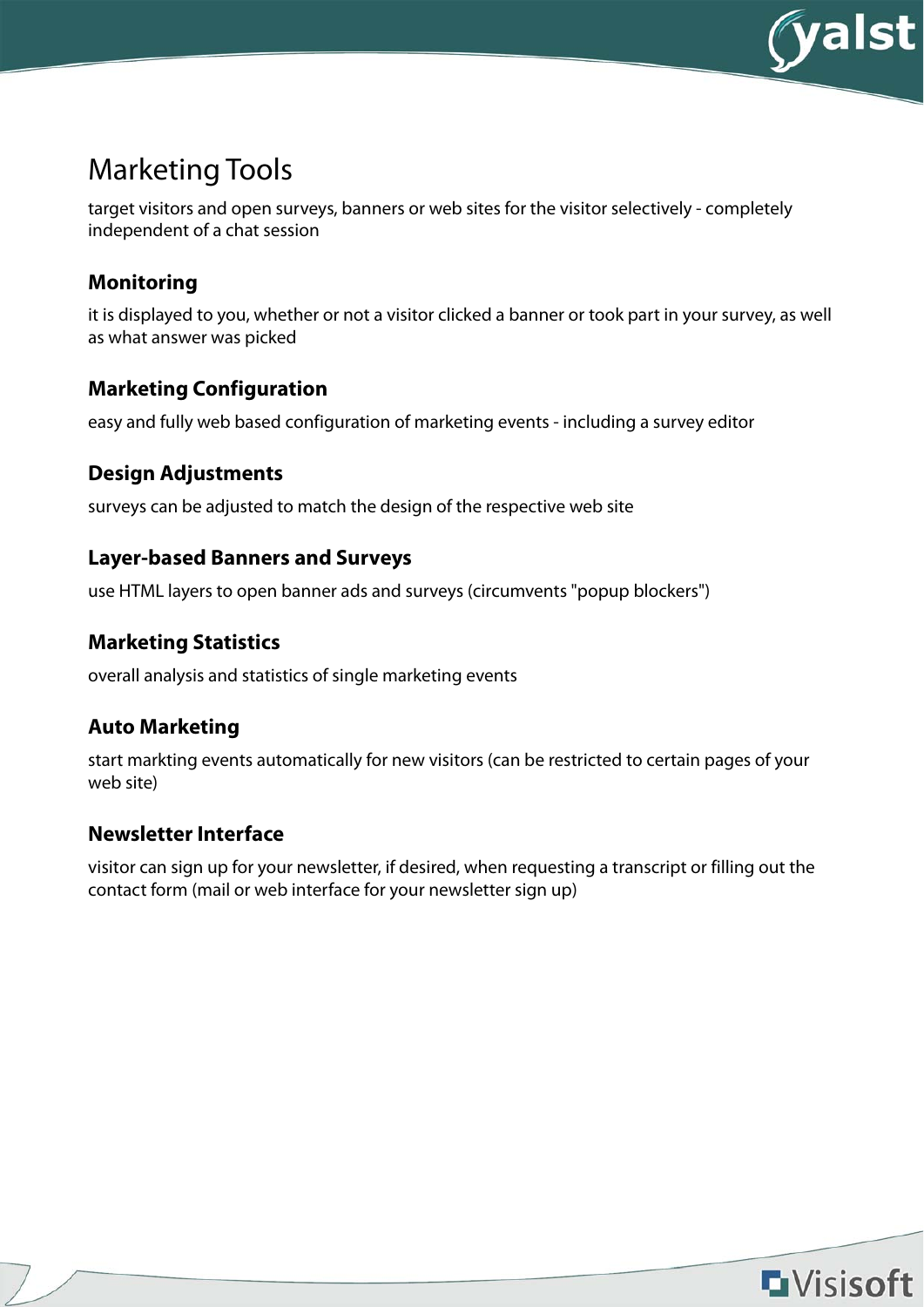

**L**Visisoft

## Operators (Support Staff)

## **OpChat2Go**

minimized version of the operator chat for mobile phones/smartphones/PDAs

### **Busy Mode**

during a chat session, operators can set their status to "busy" (can also happen automatically), thereby blocking any further queries; after the chat session terminates, the status will be set back to normal; if no operators is set to "active" anymore and at least one operator is set to "busy", a busy button can be displayed to the visitors, instead of the online button, which in turn can be linked to a contact form or a predefined message

## FAQ Area

FAQs (frequently asked questions) are reducing the service load for your online advisors and aid as customer service during downtimes, especially

### **FAQ Online Editor**

no programming skills required

### **Arbitrary Structure**

create sections and subsections as needed; move articles to other sections if necessary

#### **Secondary Language**

FAQ section is also available in the secondary language; different section structure possible

#### **Images**

FAQ articles can contain images (screenshot, chart, product photo, ...)

#### **Versatile Integration**

link in startup window, in contact form and directly on your web site

#### **Search Function**

additional search terms can be defined for each article

#### **E-Mail Function**

visitor can get a copy of every FAQ article via e-mail

### **Rating Function**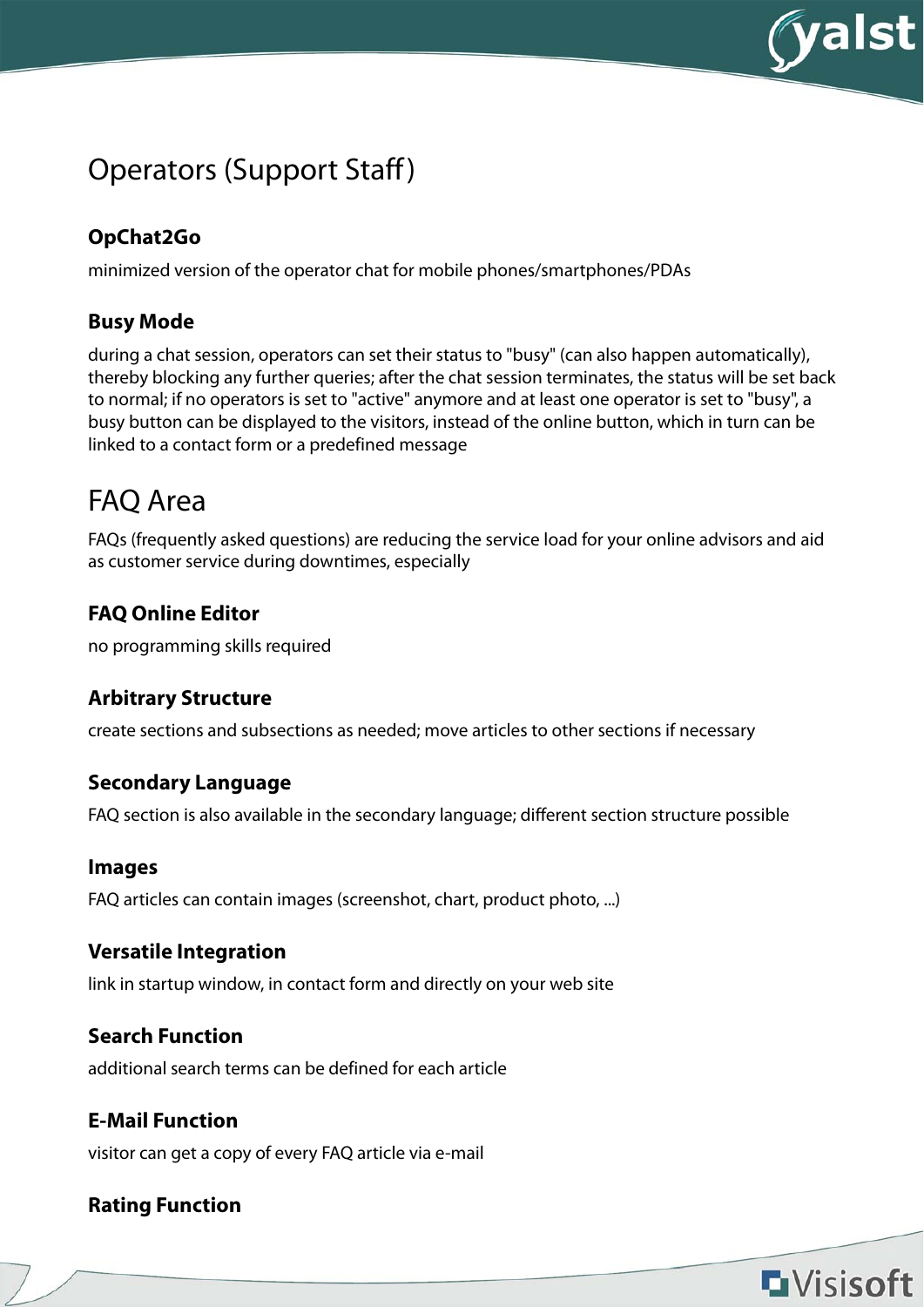

visitor can rate every FAQ article (disengageable); rating statistics available

#### **Top FAQs**

the 3, 5 or 10 most frequently asked questions can be displayed on the main page of your FAQ area

#### **New FAQs**

the 3, 5 or 10 most recently changed articles can be displayed on the main page of your FAQ area

### **API Link-Up**

API functions that can be used to output FAQs directly on your web site (without popup windows, example)

#### **Internal FAQs/Knowledge Database**

restrict selected FAQ articles or subsections to operators; operators can copy article paragraphs to theier chat input form by a single click

#### **FAQs for Registered Users**

restrict selected FAQ articles or subsections to registered users (see above)

### **FAQ Statistics**

FAQ accesses and ratings; analysis of search queries in the FAQ section

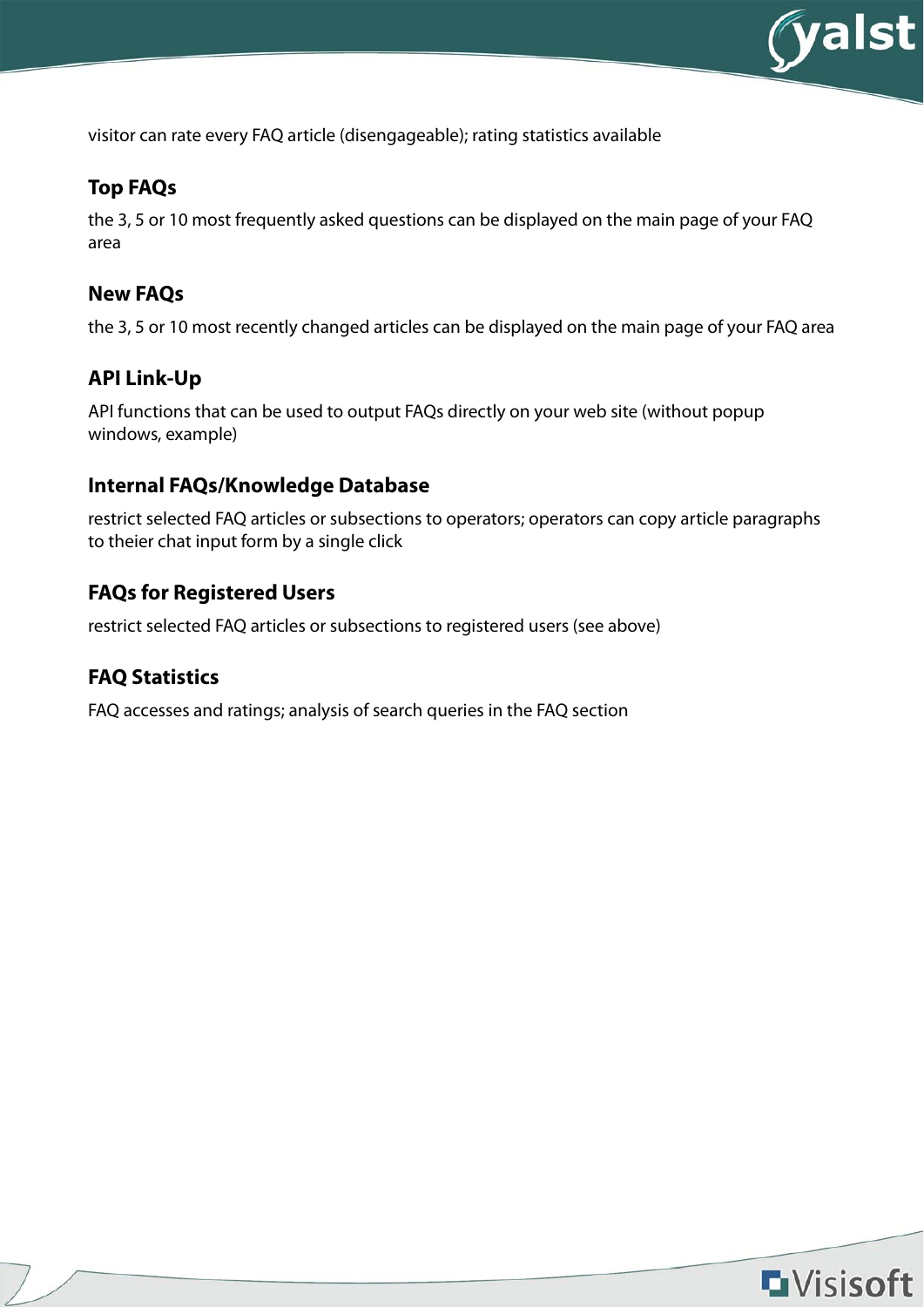

## Desktop Apps and Mobile Monitor

#### **Mobile Monitor**

for your smartphone – displays:

- **•** current number of visitors
- **•** current number of operators, number of inactive operators
- **•** username and login date of the respective operators
- **•** number of running chat sessions/number of unserviced chat requests
- **•** total number of visitors of the current day
- **•** total number of web page impressions for the current day
- **•** total number of chat sessions for the current day
- **•** campaign and conversion tracking statistics for the current day
- **•** shopping cart statistic for the current day (starting from Business edition)

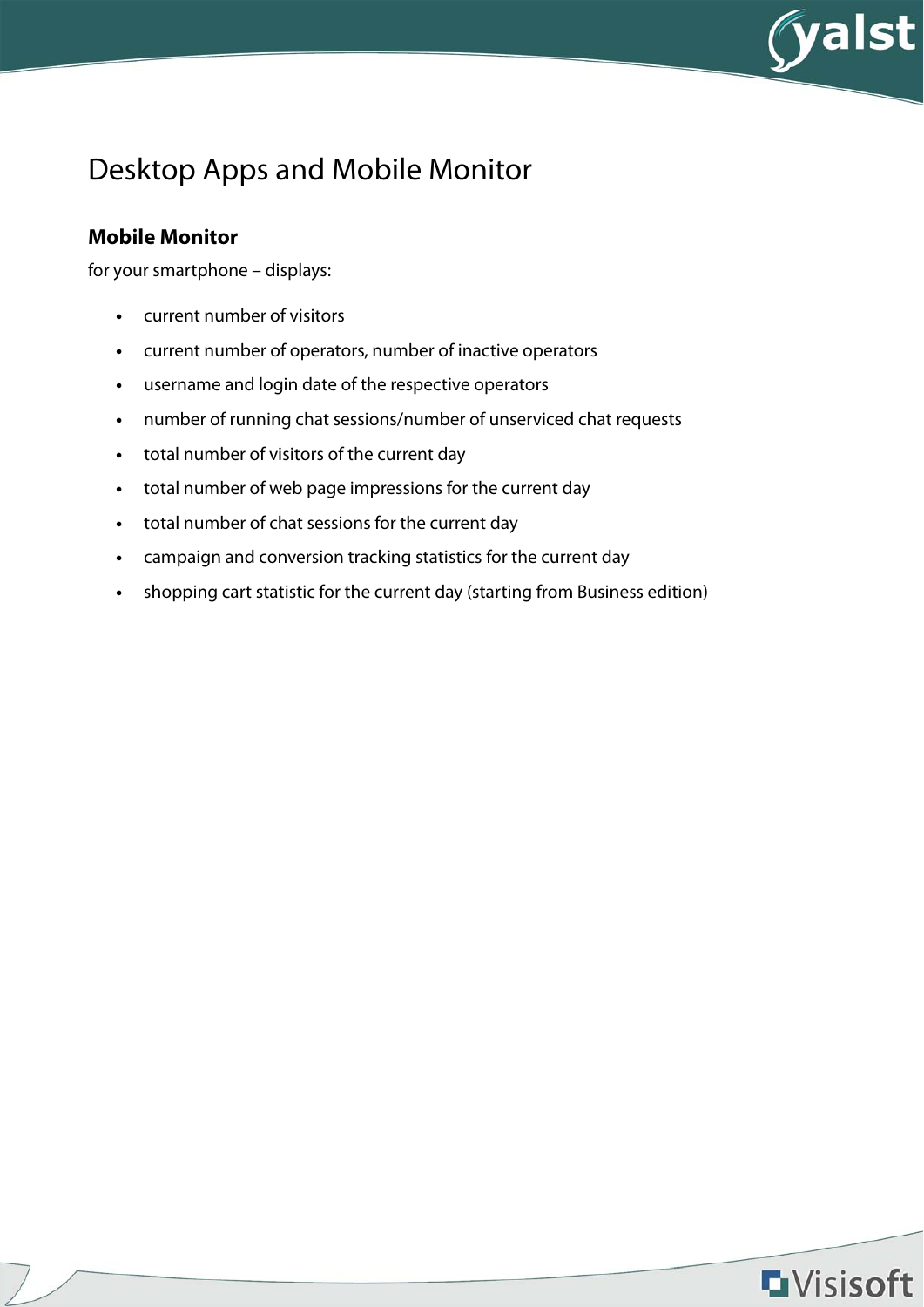

# **AVAILABLE FEATURES FROM BUSINESS EDITION**

## Visitor Monitor

### **Shopping Cart Monitoring**

you can see how many products your visitors have in their shopping carts (including the product values); the associated statistics encompass completed and cancelled purchases, average total value and number of products for every purchase, as well products that were not purchased, among other things

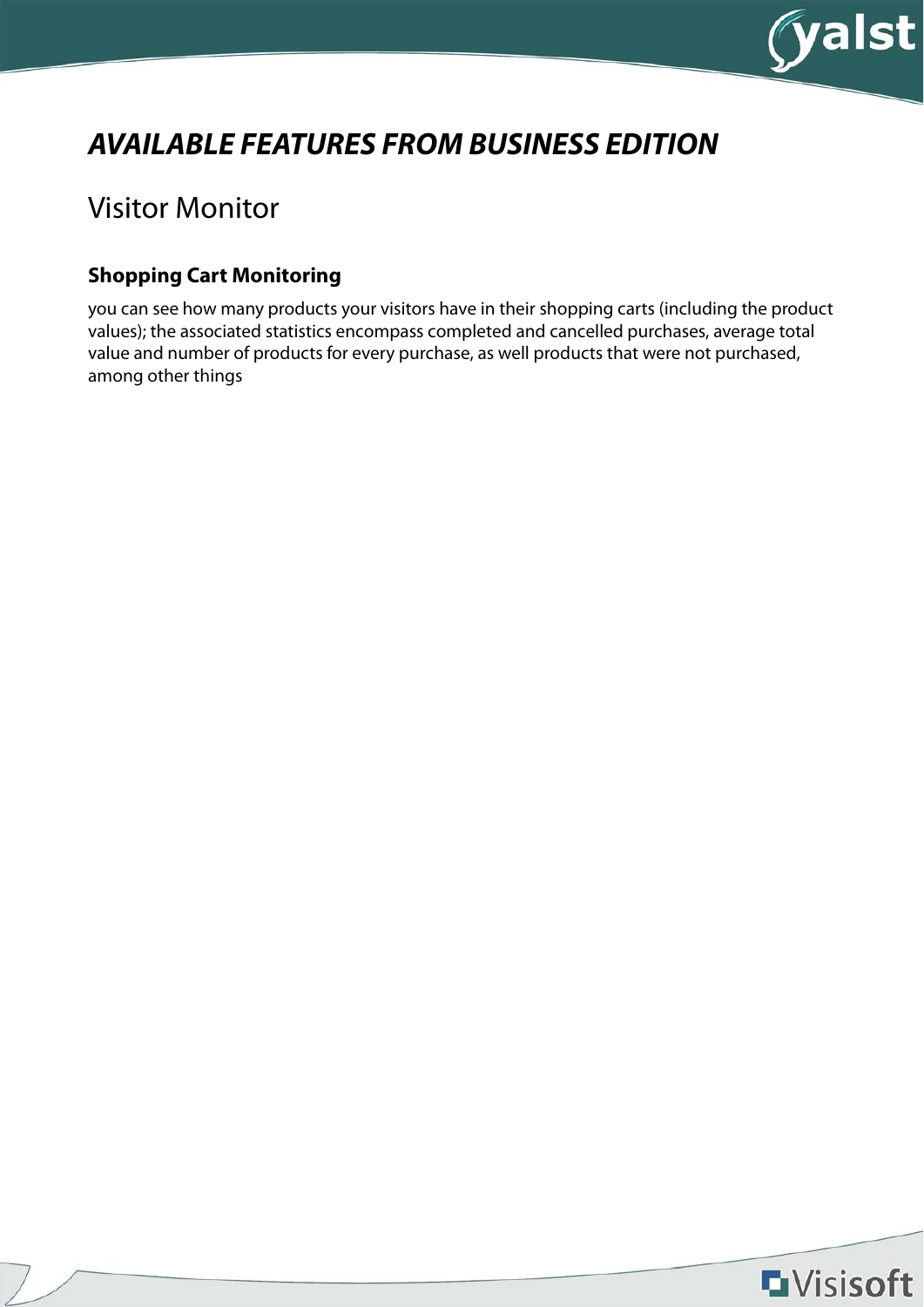

## Chat Functions

## **Web Client**

direct chat integration into Web pages without a popup window (learn more)

#### **Chat Notification**

invocation of an predefined URL in the background - e.g. send SMS or push notifications to your phone

### **Cobrowsing**

enables your support staff to surf together with a visitor through web sites across the Internet; during this shared browsing session, the online advisor is able to hint the visitor towards arbitrary elements of the page with arrows, as well as fill out forms

### **Online Queries**

use the additional visitor infos to retrieve additional data (e.g. the address) via an user-defined online query

### **Transcript Export**

push-based XML export of chat transcripts (e.g. for import into CRM systems)

### **Chat Indexing**

Support staff can keyword each chat and select the keywords from a predefined tree

### **JavaScript Messages**

chat windows send JavaScript messages about their status (chat window opened, chat started, ...) to the web site (can be used for analytics purposes for example)

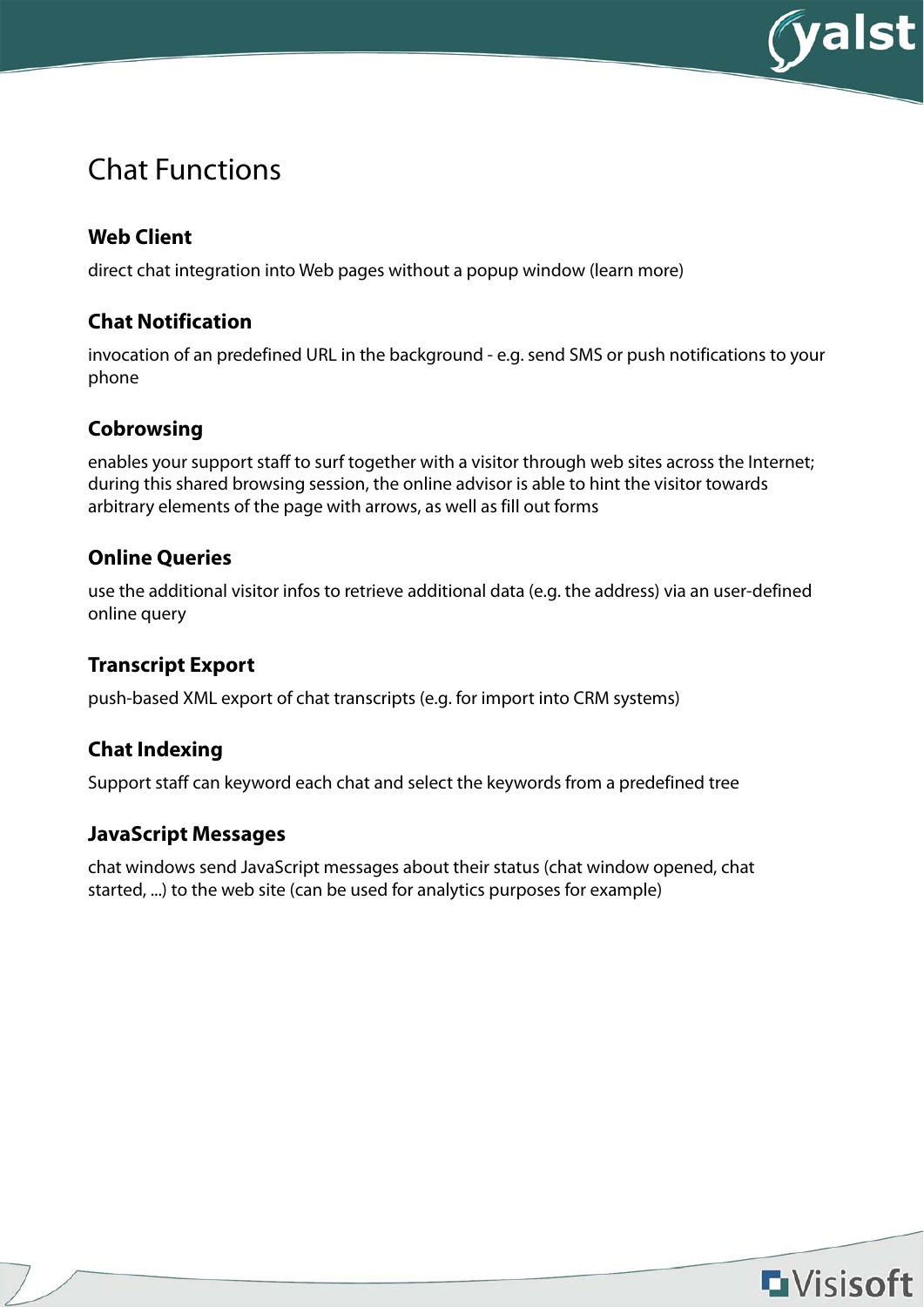

## Operators (Support Staff)

### **Operator Priorities**

operators with B priority are notified about chat requests only if no operators with A priority are available

#### **Internal Operators**

internal operator cannot receive chat session requests directly from a visitor, but only indirectly through accepting a chat transfer from another operator; helps to implement a second-level support populated only by internal operators, only to be queried if complex problems arise, instead of having their time "wasted" on "regular" customer support issues

#### **Statistics Groups**

group operators for statistical purposes regardless of their department memberships

#### **Login/Working Hours Statistics**

review work time of operators, departments and statistics groups, optional chat-time overlay, tabular and graphical statistics, CSV and Excel® export

### **Chat Duration Statistics**

daily or monthly view of the total chat duration for every operator

#### **Retired Operators**

retired operators remain in all statistics and in the chat history, but don't count against the current operator limit

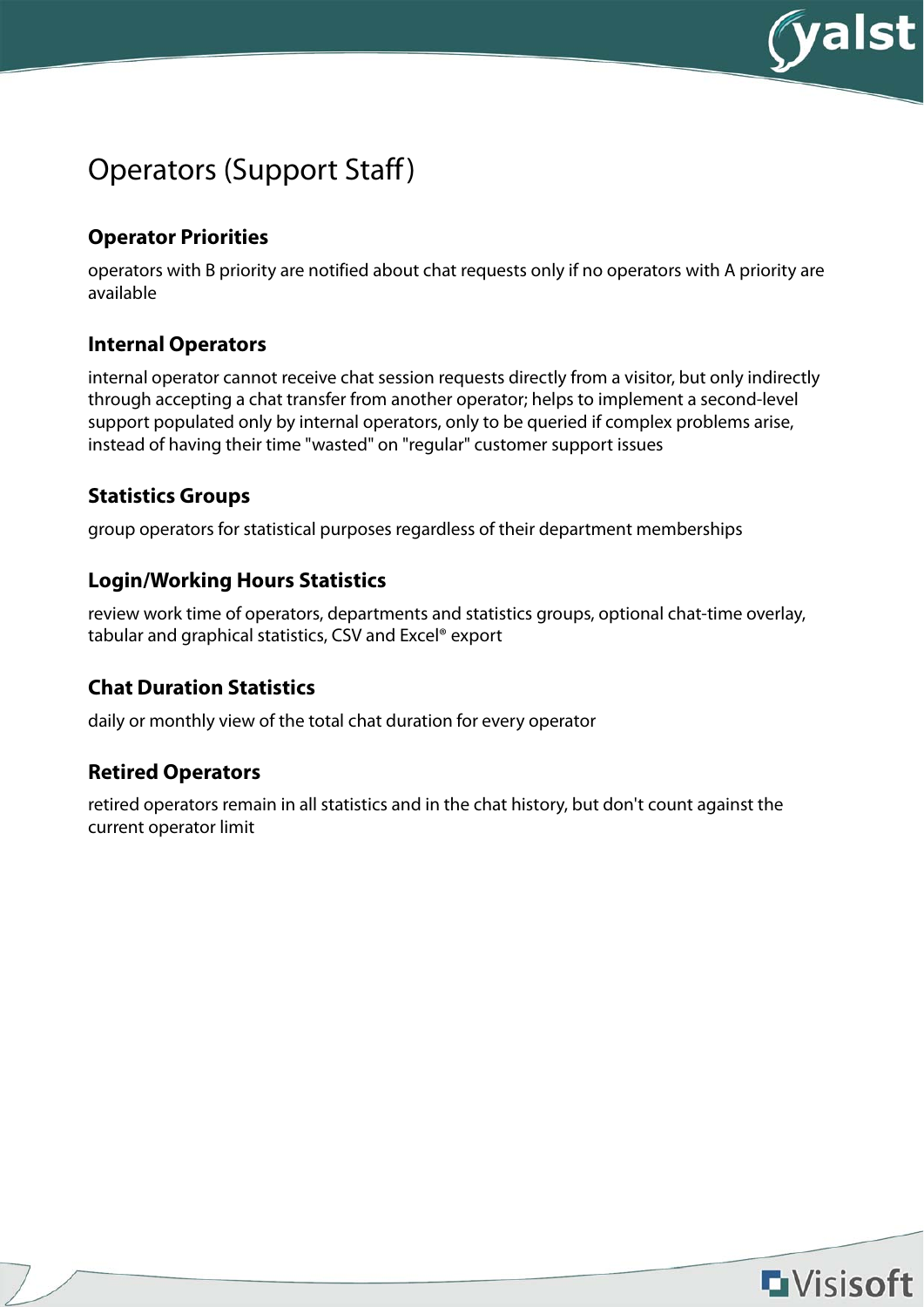

## Departments

map your divisional structures to the Live Support system using departments; operators can be assigned to specific or all departments

#### **Choose Department**

department selection boxes in chat startup window and contact form (disengageable)

#### **Hidden Departments**

single departments can be excluded from the selection boxes mentioned above

#### **Department-Specific Settings**

- **•** online, offline and busy chat button
- **•** logo (if department is integrated in/linked from a web page directly)
- **•** department name in secondary language
- **•** welcome messages in startup window
- **•** department phrases (see above)
- **•** e-mail address for contact forms and chat transcripts
- **•** e-mail signature (added to visitor transcripts)
- **•** additional contact form fields

#### **Department-Specific Statistics**

- **•** chats per month, week, weekday, day and hour
- **•** visits/page impressions per month, week, weekday, day and hour
- **•** working hours statistics

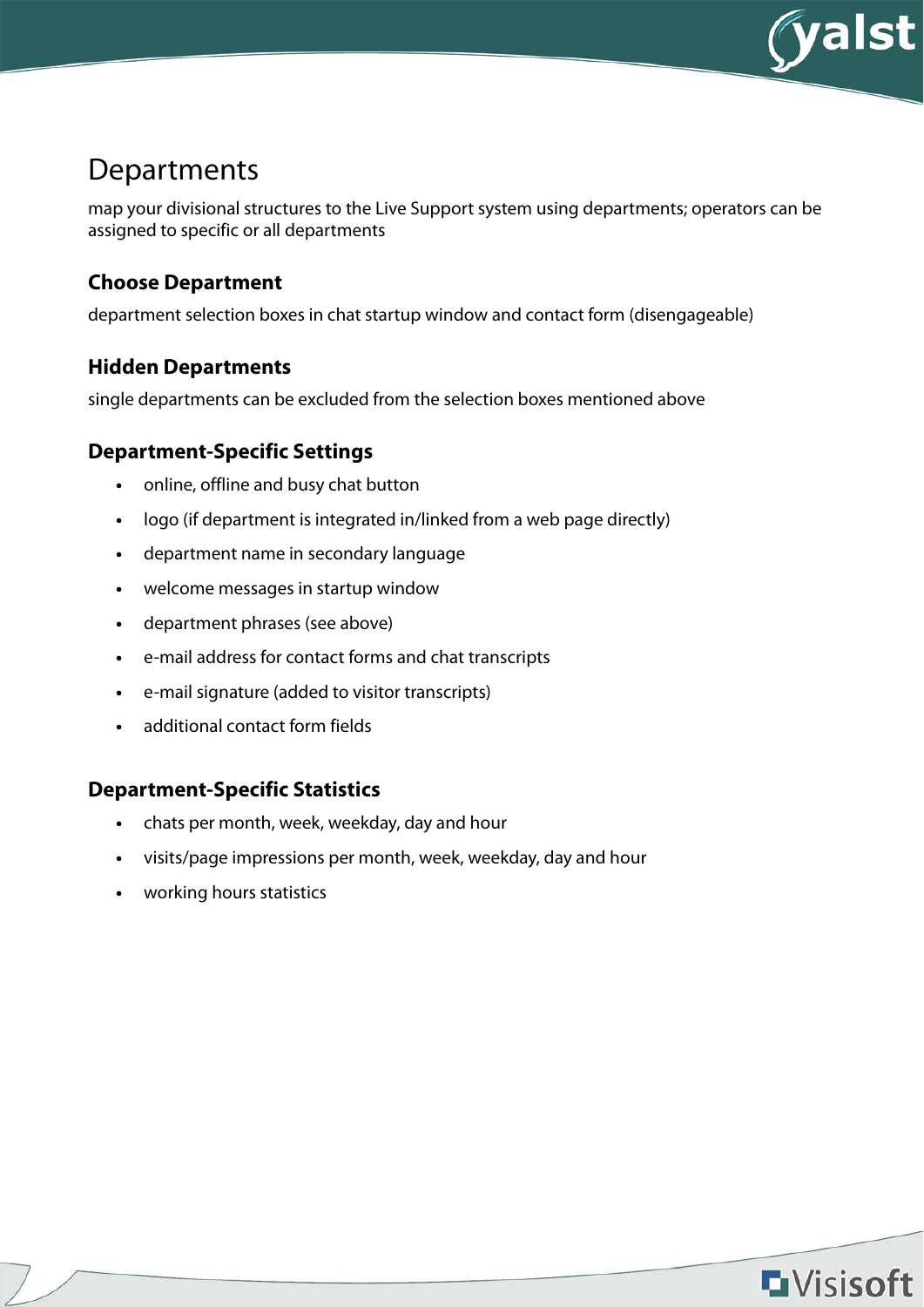

**L**Visisoft

# Registered Users (Visitors with Login Details)

### **Visitors with Login Details**

it is possible to assign login details (username and password) to regular chat users (e.g. regular customers); if such a visitor logs on a chat session with his login details, you will know immediately that you are dealing with a special/specific user

#### **Time Credits/Chats as a Charged Service**

you may define time credits for registered users, which then can be used up through chatting (i.e. once the time credit is used up, no more chat sessions are possible)

#### **Chat History**

registered users can review all their previous chat sessions in a password-proteced area (disengageable, includes a search function)

#### **Change Password**

registrierte Benutzer können Ihr Kennwort selber ändern (abschaltbar)

#### **API Link-Up**

add/edit/delete registered users and their time credits using API functions

\* if passed

\*\* requires acceptance of "cookies" from your domain (usually the case)

\*\*\* clickstreams and messages to visitors are saved for 60 days for capacity reasons; operator-2-operator messages are saved for 90 days (you can configure longer periods in the Download Version!)

\*\*\*\* requires integration in all your web pages (an "invisible" integration, i.e. without a chat button, is possible)

+ this product uses the IP-to-Country Database provided by WebHosting.Info (http://www.webhosting.info), available from http://ip-to-country.webhosting.info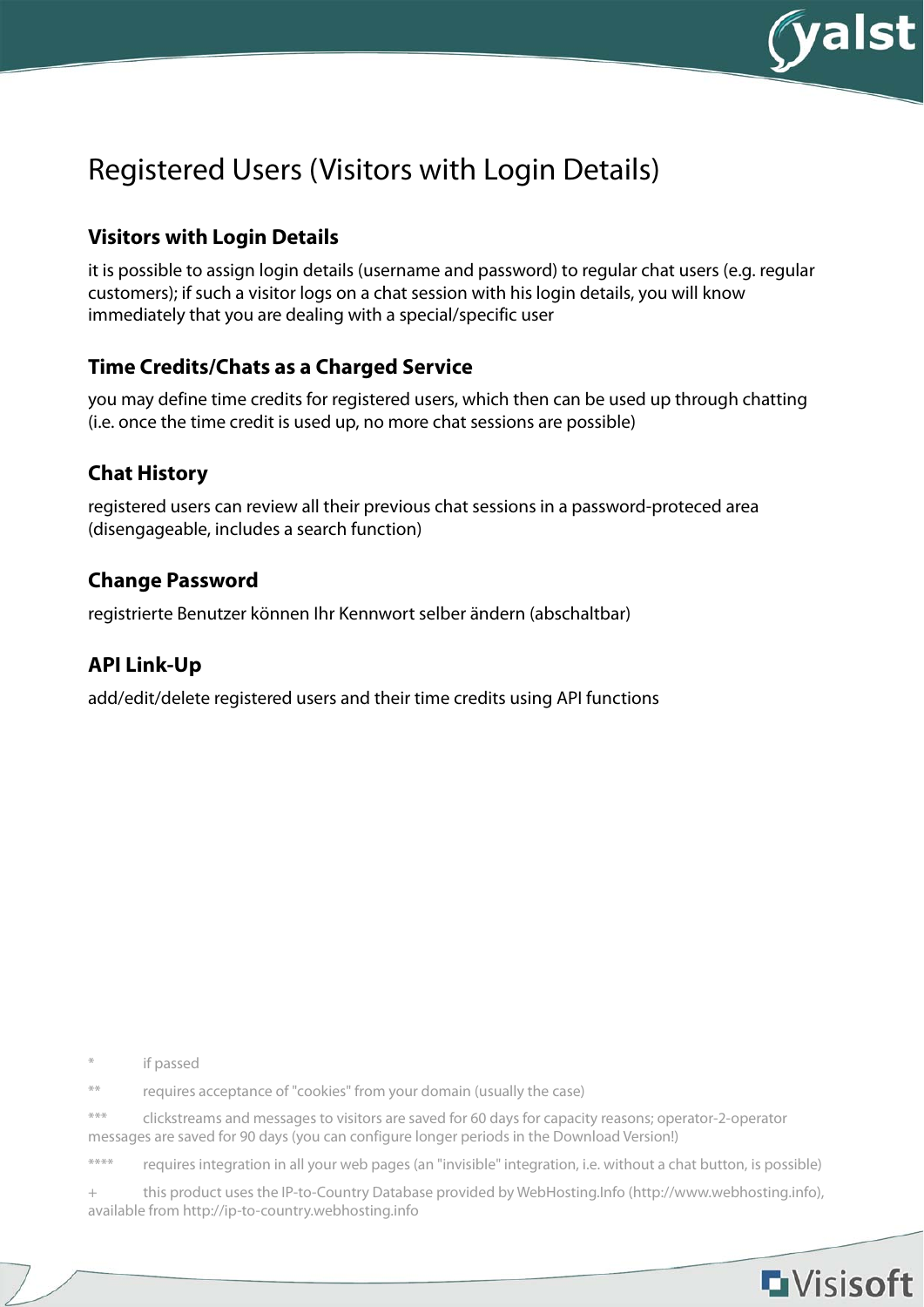

## **ALPHABETICAL INDEX**

|                                                                                                                                                                                                                                      | 25    |
|--------------------------------------------------------------------------------------------------------------------------------------------------------------------------------------------------------------------------------------|-------|
|                                                                                                                                                                                                                                      | 24    |
|                                                                                                                                                                                                                                      | 25    |
|                                                                                                                                                                                                                                      | 9     |
|                                                                                                                                                                                                                                      | 26    |
| Alarm Messages experience and the contract of the contract of the contract of the contract of the contract of                                                                                                                        | 22    |
|                                                                                                                                                                                                                                      | - 13  |
| Alert<br><u> 2000 - 2000 - 2000 - 2000 - 2000 - 2000 - 2000 - 2000 - 2000 - 2000 - 2000 - 2000 - 2000 - 2000 - 2000 - 20</u>                                                                                                         | 12p.  |
|                                                                                                                                                                                                                                      | 24    |
|                                                                                                                                                                                                                                      |       |
|                                                                                                                                                                                                                                      | 8     |
|                                                                                                                                                                                                                                      | 24    |
|                                                                                                                                                                                                                                      | 16    |
|                                                                                                                                                                                                                                      | 16    |
| Auto Marketing <b>Executive Contract Contract Contract Contract Contract Contract Contract Contract Contract Contract Contract Contract Contract Contract Contract Contract Contract Contract Contract Contract Contract Contrac</b> | 27    |
|                                                                                                                                                                                                                                      | 24    |
|                                                                                                                                                                                                                                      | 16    |
|                                                                                                                                                                                                                                      | 27    |
|                                                                                                                                                                                                                                      | 15    |
|                                                                                                                                                                                                                                      | 31    |
|                                                                                                                                                                                                                                      | 15    |
|                                                                                                                                                                                                                                      | 28    |
| <b>Button</b>                                                                                                                                                                                                                        | 7     |
|                                                                                                                                                                                                                                      | 26    |
|                                                                                                                                                                                                                                      | 20    |
|                                                                                                                                                                                                                                      | 13    |
|                                                                                                                                                                                                                                      | 33    |
|                                                                                                                                                                                                                                      | 19,35 |
|                                                                                                                                                                                                                                      | 25    |
|                                                                                                                                                                                                                                      | 32    |
| Chat Time Warning <u>Chat Time Warning</u>                                                                                                                                                                                           | 25    |
|                                                                                                                                                                                                                                      | 15    |
|                                                                                                                                                                                                                                      | 12    |
|                                                                                                                                                                                                                                      | 32    |

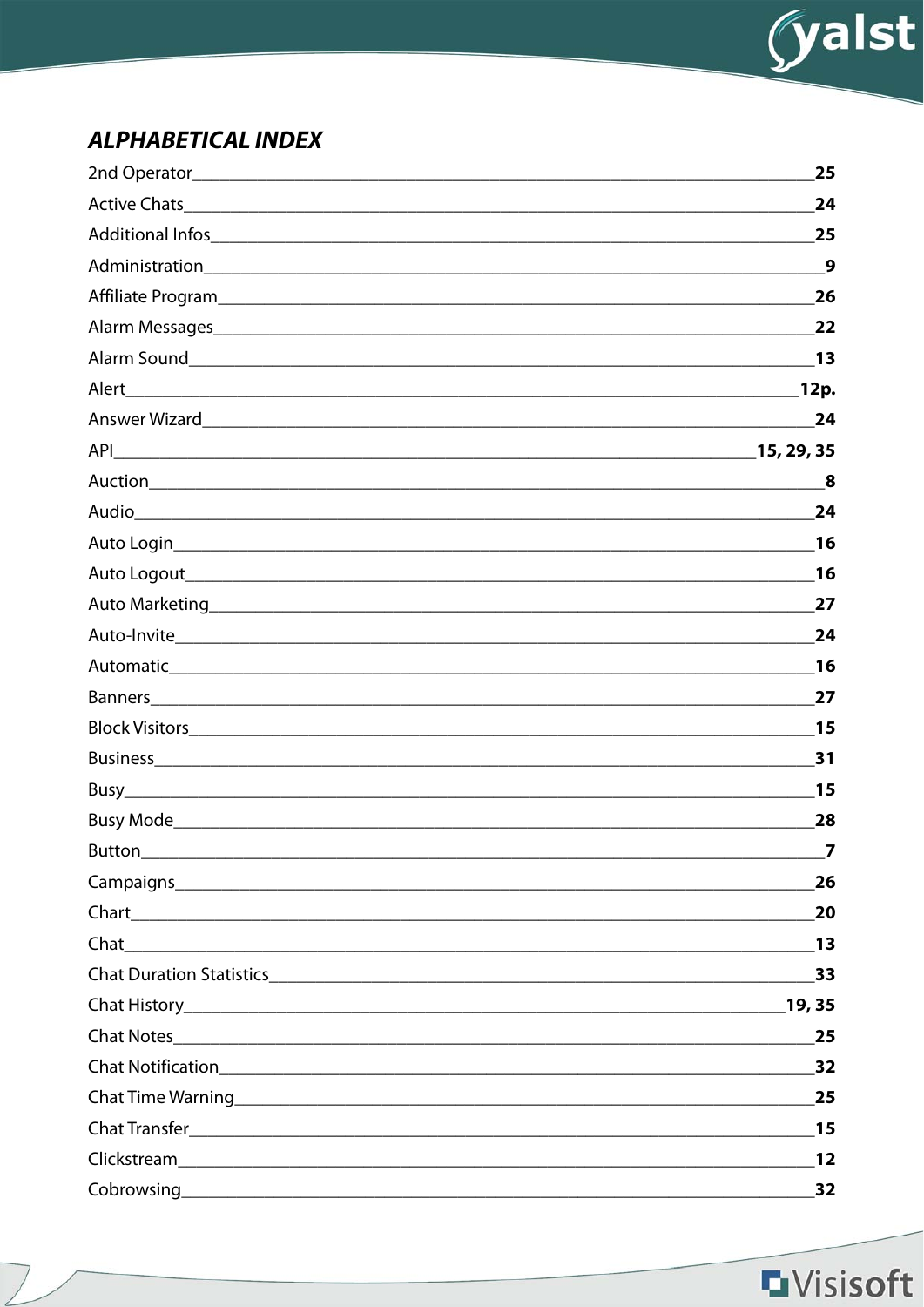

| Contact Form                                                                                                                                                                                                                  | 9                       |
|-------------------------------------------------------------------------------------------------------------------------------------------------------------------------------------------------------------------------------|-------------------------|
| Conversion Tracking <b>Executive Conversion Tracking</b>                                                                                                                                                                      | 26                      |
| CSS<br><u> 1989 - Johann Stoff, deutscher Stoffen und der Stoffen und der Stoffen und der Stoffen und der Stoffen und der</u>                                                                                                 | 9                       |
|                                                                                                                                                                                                                               | 19                      |
|                                                                                                                                                                                                                               | 10                      |
|                                                                                                                                                                                                                               | 14                      |
|                                                                                                                                                                                                                               | 34                      |
|                                                                                                                                                                                                                               | 9, 27                   |
|                                                                                                                                                                                                                               | 18, 30                  |
|                                                                                                                                                                                                                               | 8                       |
|                                                                                                                                                                                                                               | 22                      |
|                                                                                                                                                                                                                               |                         |
|                                                                                                                                                                                                                               |                         |
|                                                                                                                                                                                                                               | 12                      |
|                                                                                                                                                                                                                               | 20, 32                  |
| FAQs                                                                                                                                                                                                                          | 29                      |
|                                                                                                                                                                                                                               | 24                      |
|                                                                                                                                                                                                                               | 12                      |
|                                                                                                                                                                                                                               | 22                      |
|                                                                                                                                                                                                                               | 34                      |
|                                                                                                                                                                                                                               | 8                       |
|                                                                                                                                                                                                                               | 16                      |
| Info Line                                                                                                                                                                                                                     | 15                      |
|                                                                                                                                                                                                                               | 7                       |
| Integration Codes experience and the contract of the contract of the contract of the contract of the contract of the contract of the contract of the contract of the contract of the contract of the contract of the contract | $\overline{\mathbf{z}}$ |
|                                                                                                                                                                                                                               | 33                      |
|                                                                                                                                                                                                                               | 29                      |
|                                                                                                                                                                                                                               | 14,28                   |
|                                                                                                                                                                                                                               | 10                      |
|                                                                                                                                                                                                                               | 16                      |
|                                                                                                                                                                                                                               | 16                      |
|                                                                                                                                                                                                                               | 35                      |
|                                                                                                                                                                                                                               | 16p.                    |
|                                                                                                                                                                                                                               | 11                      |
|                                                                                                                                                                                                                               | 27                      |

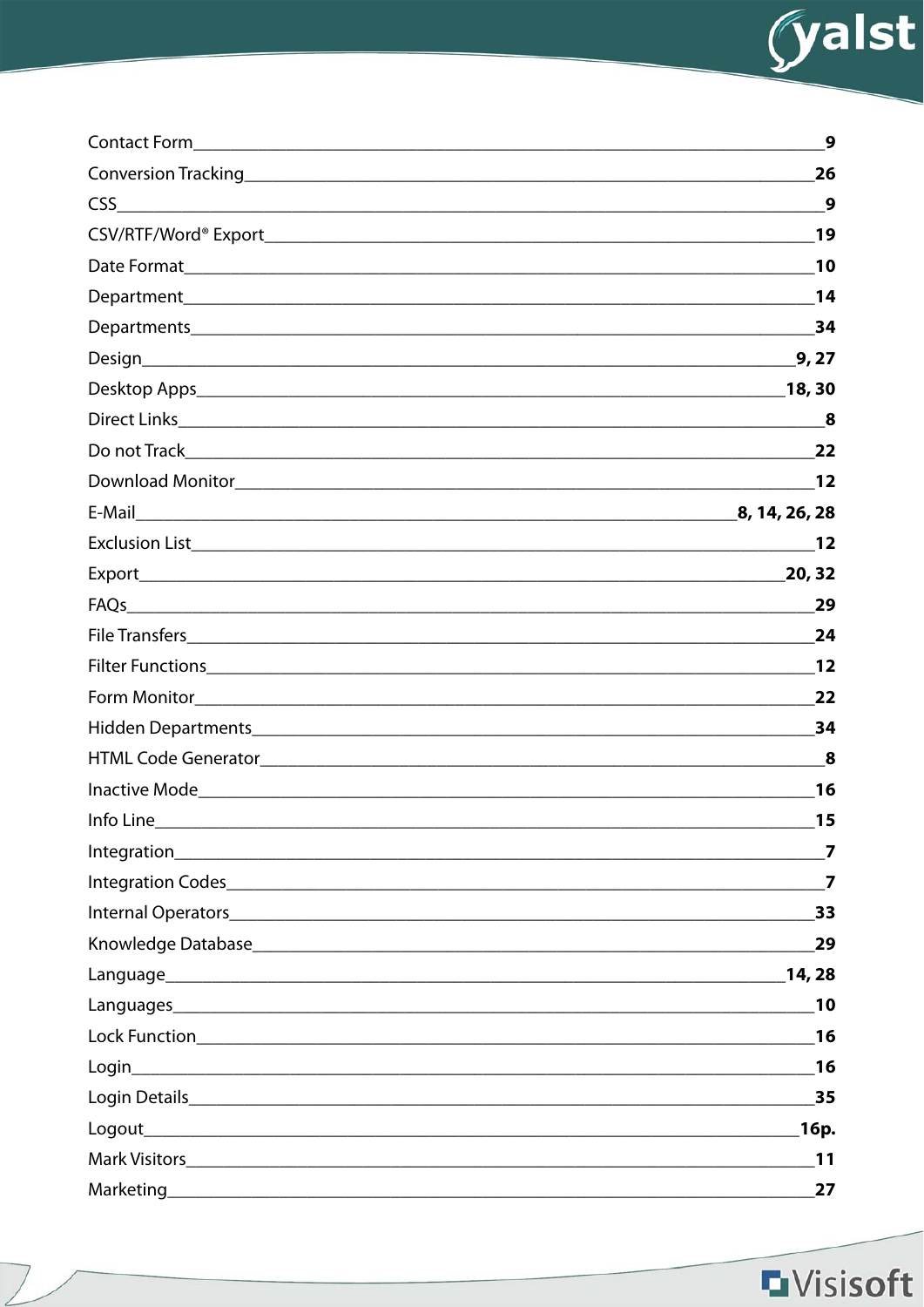

| <b>Mobile Client</b>                                                                                                                                                                                                           | 24                                                                                                                           |
|--------------------------------------------------------------------------------------------------------------------------------------------------------------------------------------------------------------------------------|------------------------------------------------------------------------------------------------------------------------------|
|                                                                                                                                                                                                                                | 18, 30                                                                                                                       |
|                                                                                                                                                                                                                                | 27                                                                                                                           |
|                                                                                                                                                                                                                                | 15                                                                                                                           |
|                                                                                                                                                                                                                                | 28                                                                                                                           |
|                                                                                                                                                                                                                                | 16                                                                                                                           |
|                                                                                                                                                                                                                                | 16                                                                                                                           |
|                                                                                                                                                                                                                                | 17                                                                                                                           |
|                                                                                                                                                                                                                                | 16                                                                                                                           |
|                                                                                                                                                                                                                                | 15                                                                                                                           |
|                                                                                                                                                                                                                                | 33                                                                                                                           |
|                                                                                                                                                                                                                                | 11                                                                                                                           |
|                                                                                                                                                                                                                                | 21                                                                                                                           |
|                                                                                                                                                                                                                                | 16                                                                                                                           |
|                                                                                                                                                                                                                                | 14                                                                                                                           |
|                                                                                                                                                                                                                                | 14                                                                                                                           |
|                                                                                                                                                                                                                                | 12                                                                                                                           |
|                                                                                                                                                                                                                                | 13                                                                                                                           |
|                                                                                                                                                                                                                                | 10                                                                                                                           |
|                                                                                                                                                                                                                                | 21                                                                                                                           |
|                                                                                                                                                                                                                                | 15                                                                                                                           |
|                                                                                                                                                                                                                                | 15                                                                                                                           |
| Referrer                                                                                                                                                                                                                       | 11                                                                                                                           |
| Registered_                                                                                                                                                                                                                    | 35<br><u> 1989 - Andrea Barbara, amerikana amerikana amerikana amerikana amerikana amerikana amerikana amerikana amerika</u> |
|                                                                                                                                                                                                                                | 29                                                                                                                           |
|                                                                                                                                                                                                                                | $\overline{\mathbf{15}}$                                                                                                     |
| Remarks Participates and the contract of the contract of the contract of the contract of the contract of the contract of the contract of the contract of the contract of the contract of the contract of the contract of the c | 22                                                                                                                           |
| Remote 17                                                                                                                                                                                                                      |                                                                                                                              |
|                                                                                                                                                                                                                                | 33                                                                                                                           |
|                                                                                                                                                                                                                                | 22, 31                                                                                                                       |
|                                                                                                                                                                                                                                | $\overline{\mathbf{15}}$                                                                                                     |
|                                                                                                                                                                                                                                | 13                                                                                                                           |
|                                                                                                                                                                                                                                | $\overline{7}$ , 13                                                                                                          |
|                                                                                                                                                                                                                                | 19                                                                                                                           |
| <b>Statistics</b><br><u> 1980 - Jan James James Jan James James James James James James James James James James James James James Jam</u>                                                                                      | 19p., 26p., 29, 33p.                                                                                                         |